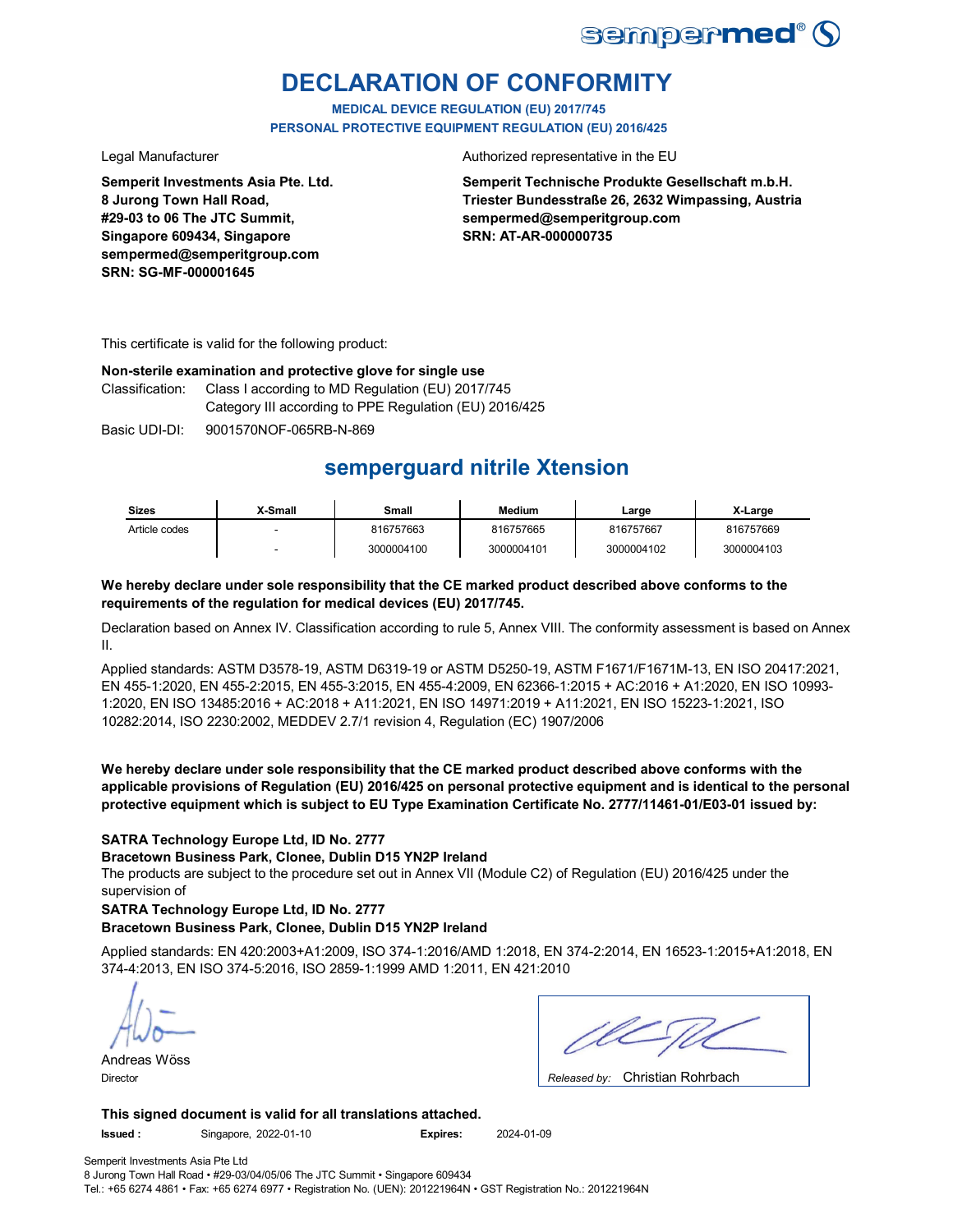

# **KONFORMITÄTSERKLÄRUNG**

MEDIZINPRODUKTEVERORDNUNG (EU) 2017/745 VERORDNUNG (EU) 2016/425 FÜR PERSÖNLICHE SCHUTZAUSRÜSTUNG

**Semperit Investments Asia Pte. Ltd. 8 Jurong Town Hall Road, #29-03 to 06 The JTC Summit, Singapore 609434, Singapore sempermed@semperitgroup.com SRN: SG-MF-000001645**

### Hersteller EU-Bevollmächtigter

**Semperit Technische Produkte Gesellschaft m.b.H. Triester Bundesstraße 26, 2632 Wimpassing, Austria sempermed@semperitgroup.com SRN: AT-AR-000000735**

Dieses Zertifikat ist gültig für die folgenden Produkte:

**Nicht-steriler Untersuchungs- und Schutzhandschuh für den Einmalgebrauch**

Klassifizierung: Klasse I gemäß Medizinprodukteverordnung (EU) 2017/745 Kategorie III gemäß PSA Verordnung (EU) 2016/425

Basic UDI-DI: 9001570NOF-065RB-N-869

## **semperguard nitrile Xtension**

| Größen         | X-Small | Small      | <b>Medium</b> | Large      | X-Large    |
|----------------|---------|------------|---------------|------------|------------|
| Artikelnummern | -       | 816757663  | 816757665     | 816757667  | 816757669  |
|                | -       | 3000004100 | 3000004101    | 3000004102 | 3000004103 |

### **Wir bestätigen hiermit unter alleiniger Verantwortung, dass die CE gekennzeichneten Produkte mit den Anforderungen der Medizinprodukteverordnung (EU) 2017/745 übereinstimmen.**

Erklärung basierend auf Anhang IV. Klassifizierung gemäß Regel 5, Anhang VIII. Konformitätsbewertung gemäß Anhang II.

Angewandte Normen: ASTM D3578-19, ASTM D6319-19 or ASTM D5250-19, ASTM F1671/F1671M-13, EN ISO 20417:2021, EN 455-1:2020, EN 455-2:2015, EN 455-3:2015, EN 455-4:2009, EN 62366-1:2015 + AC:2016 + A1:2020, EN ISO 10993-1:2020, EN ISO 13485:2016 + AC:2018 + A11:2021, EN ISO 14971:2019 + A11:2021, EN ISO 15223- 1:2021, ISO 10282:2014, ISO 2230:2002, MEDDEV 2.7/1 revision 4, Regulation (EC) 1907/2006

**Wir bestätigen hiermit unter alleiniger Verantwortung, dass die oben genannten CE gekennzeichneten Produkte mit den maßgeblichen Bestimmungen der Verordnung (EU) 2016/425 für Persönliche Schutzausrüstung übereinstimmen und Gegenstand sind der EU-Baumusterprüfbescheinigung Nr. 2777/11461-01/E03-01 ausgestellt durch:**

**SATRA Technology Europe Ltd, ID No. 2777**

**Bracetown Business Park, Clonee, Dublin D15 YN2P Ireland**

Die Produkte sind Gegenstand der Verfahren gemäß Annex VII (Module C2) der Verordnung unter Aufsicht von **SATRA Technology Europe Ltd, ID No. 2777**

### **Bracetown Business Park, Clonee, Dublin D15 YN2P Ireland**

Angewandte Normen: EN 420:2003+A1:2009, ISO 374-1:2016/AMD 1:2018, EN 374-2:2014, EN 16523-1:2015+A1:2018, EN 374-4:2013, EN ISO 374-5:2016, ISO 2859-1:1999 AMD 1:2011, EN 421:2010

Gültig bis: 2024-01-09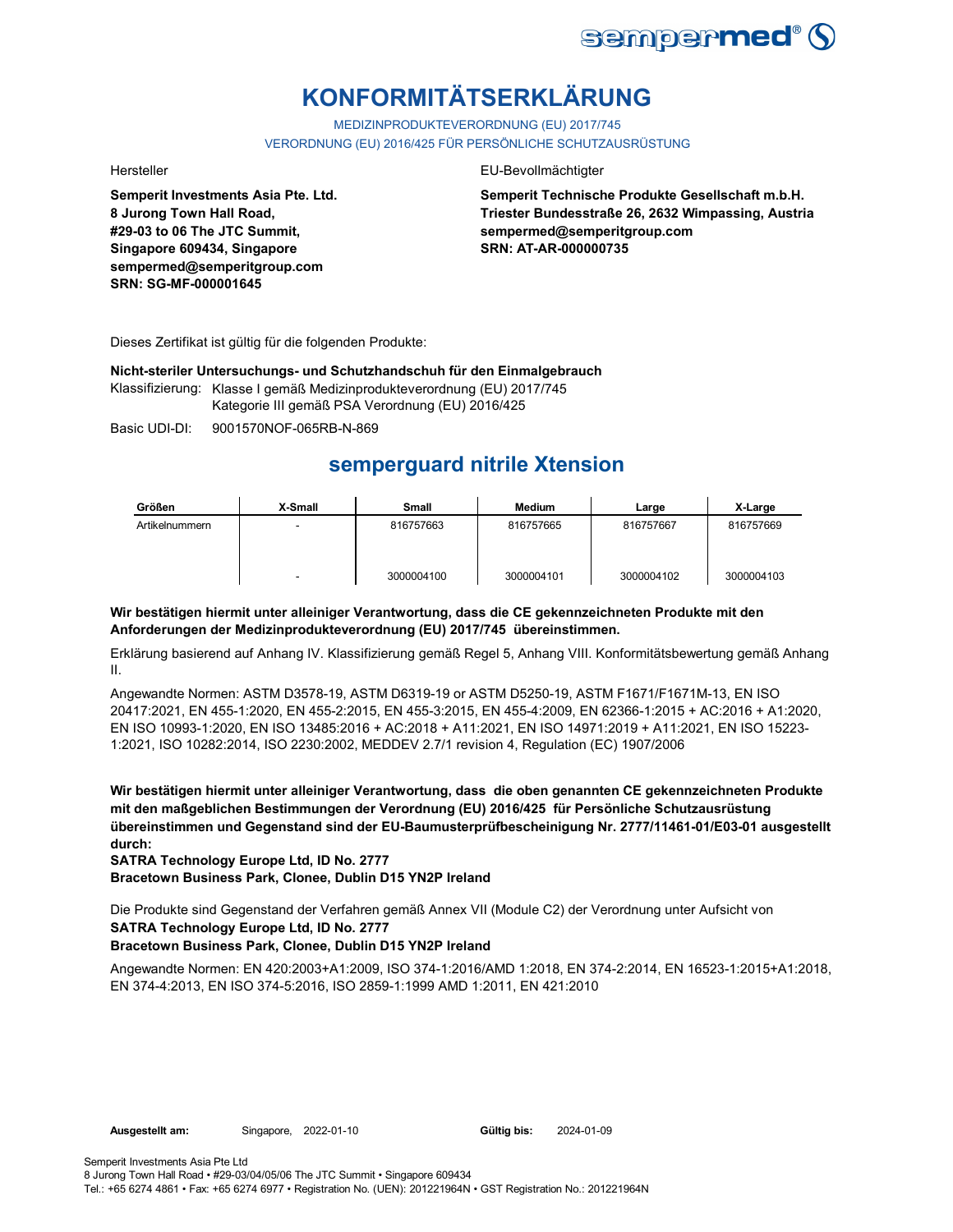

# **DÉCLARATION DE CONFORMITÉ**

RÈGLEMENT POUR LES DISPOSITIFS MÉDICAUX (UE) 2017/745 RÈGLEMENT (UE) 2016/425 POUR L'ÉQUIPEMENT DE PROTECTION INDIVIDUELLE

**Semperit Investments Asia Pte. Ltd. 8 Jurong Town Hall Road, #29-03 to 06 The JTC Summit, Singapore 609434, Singapore sempermed@semperitgroup.com SRN: SG-MF-000001645**

### Fabricant **Representant UE**

**Semperit Technische Produkte Gesellschaft m.b.H. Triester Bundesstraße 26, 2632 Wimpassing, Austria sempermed@semperitgroup.com SRN: AT-AR-000000735**

Ce certificat est valable pour les produits suivants :

### **Gant d'examen et de protection non-stérile à usage unique**

Classification : Classe I selon la règlement pour dispositifs médicaux (UE) 2017/745 Catégorie III selon la règlement EPI (UE) 2016/425

Basic UDI-DI: 9001570NOF-065RB-N-869

## **semperguard nitrile Xtension**

| Tailles           | X-Small                  | Small      | <b>Medium</b> | Large      | X-Large    |
|-------------------|--------------------------|------------|---------------|------------|------------|
| Numéros d'article |                          | 816757663  | 816757665     | 816757667  | 816757669  |
|                   | $\overline{\phantom{0}}$ | 3000004100 | 3000004101    | 3000004102 | 3000004103 |

### **Par la présente, nous déclarons sous notre propre responsabilité que les produits portant le symbole CE sont conformes aux exigences de la règlement sur les dispositifs médicaux (EU) 2017/745.**

La déclaration se fonde sur l'annexe IV. Classification selon la règle 5, annexe VIII. Évaluation de la conformité selon l'annexe II.

Normes appliquées : ASTM D3578-19, ASTM D6319-19 or ASTM D5250-19, ASTM F1671/F1671M-13, EN ISO 20417:2021, EN 455-1:2020, EN 455-2:2015, EN 455-3:2015, EN 455-4:2009, EN 62366-1:2015 + AC:2016 + A1:2020, EN ISO 10993-1:2020, EN ISO 13485:2016 + AC:2018 + A11:2021, EN ISO 14971:2019 + A11:2021, EN ISO 15223- 1:2021, ISO 10282:2014, ISO 2230:2002, MEDDEV 2.7/1 revision 4, Regulation (EC) 1907/2006

**Par la présente, nous déclarons sous notre propre responsabilité que les produits portant le symbole CE mentionnés ci-dessus sont conformes aux dispositions essentielles de la règlement (UE) 2016/425 concernant l'équipement de protection individuelle sont identiques à l'équipement de protection individuelle faisant l'objet du certificat d'examen de type UE numéro 2777/11461-01/E03-01 délivré par:**

### **SATRA Technology Europe Ltd, ID No. 2777 Bracetown Business Park, Clonee, Dublin D15 YN2P Ireland**

Les produits sont soumis aux procédures visées dans l'annexe VII (Module C2) de la règlement sous la surveillance de **SATRA Technology Europe Ltd, ID No. 2777**

### **Bracetown Business Park, Clonee, Dublin D15 YN2P Ireland**

Normes appliquées : EN 420:2003+A1:2009, ISO 374-1:2016/AMD 1:2018, EN 374-2:2014, EN 16523-1:2015+A1:2018, EN 374-4:2013, EN ISO 374-5:2016, ISO 2859-1:1999 AMD 1:2011, EN 421:2010

**Délivré le :** Singapore, 2022-01-10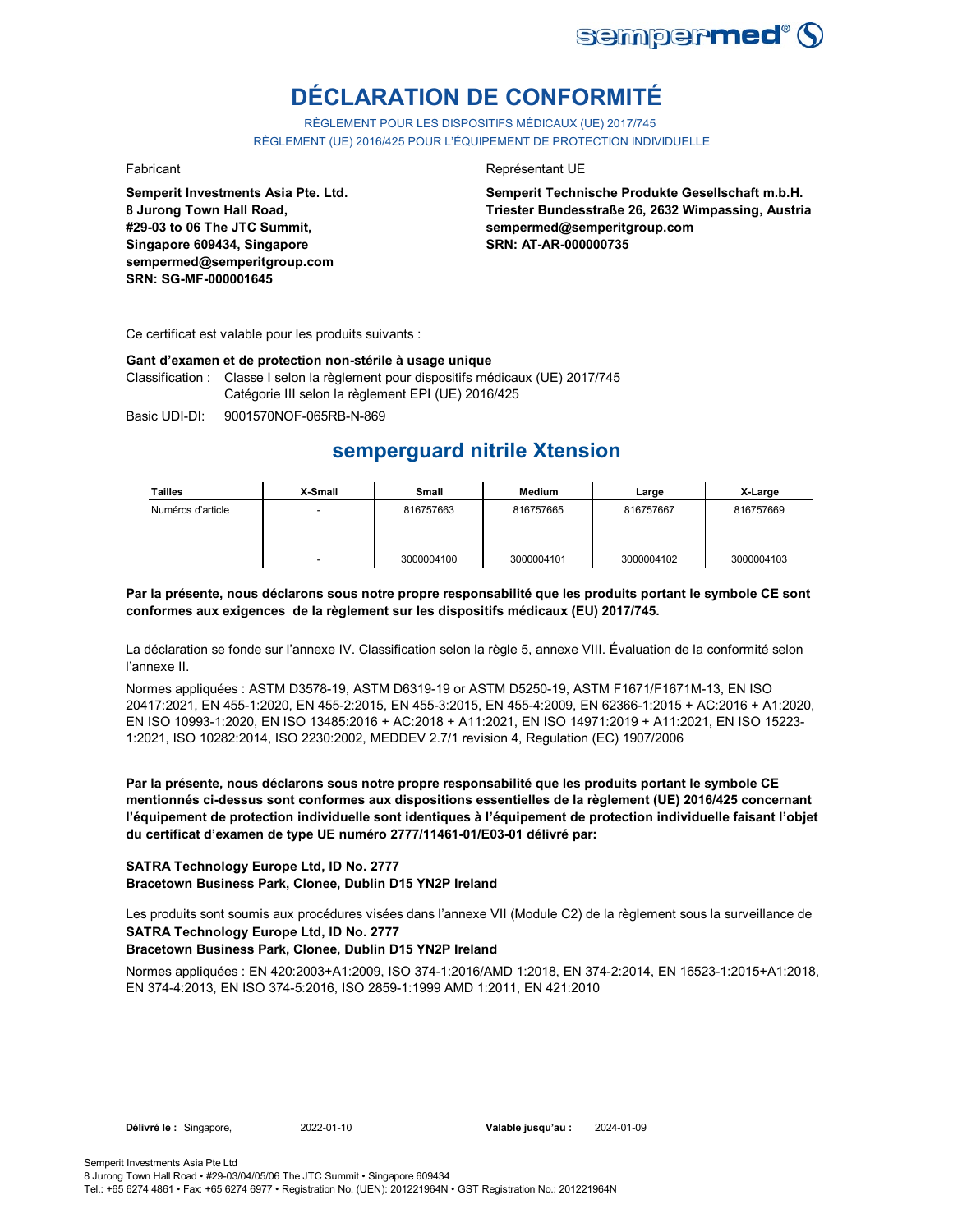

# **DICHIARAZIONE DI CONFORMITÀ**

REGOLAMENTO SUL DISPOSITIVO MEDICO (UE) 2017/745

REGOLAMENTO (UE) 2016/425 DELL'APPARECCHIATURA DI PROTEZIONE INDIVIDUALE

**Semperit Investments Asia Pte. Ltd. 8 Jurong Town Hall Road, #29-03 to 06 The JTC Summit, Singapore 609434, Singapore sempermed@semperitgroup.com SRN: SG-MF-000001645**

### Produttore Rappresentante autorizzato nell'UE

**Semperit Technische Produkte Gesellschaft m.b.H. Triester Bundesstraße 26, 2632 Wimpassing, Austria sempermed@semperitgroup.com SRN: AT-AR-000000735**

Questo certificato è valido per il seguente prodotto:

### **Guanto protettivo non sterile monouso da esame**

Clasificazione: Classe I secondo il regolamento dispositivi medici (UE) 2017/745 Categoria III secondo il regolamento (UE) 2016/425 del PPE

Basic UDI-DI: 9001570NOF-065RB-N-869

## **semperguard nitrile Xtension**

| Misure          | X-Small | <b>Small</b> | <b>Medium</b> | Large      | X-Large    |
|-----------------|---------|--------------|---------------|------------|------------|
| Codici articolo | -       | 816757663    | 816757665     | 816757667  | 816757669  |
|                 | -       | 3000004100   | 3000004101    | 3000004102 | 3000004103 |

### **Con la presente, dichiariamo sotto la nostra esclusiva responsabilità che il prodotto con marchio CE sopra descritto soddisfa i requisiti del regolamento sui dispositivi medici (UE) 2017/745 .**

Dichiarazione basata sull'allegato IV. Classificazione secondo la regola 5, allegato VIII. La valutazione della conformità si basa sull'allegato II.

Norme applicate: ASTM D3578-19, ASTM D6319-19 or ASTM D5250-19, ASTM F1671/F1671M-13, EN ISO 20417:2021, EN 455-1:2020, EN 455-2:2015, EN 455-3:2015, EN 455-4:2009, EN 62366-1:2015 + AC:2016 + A1:2020, EN ISO 10993- 1:2020, EN ISO 13485:2016 + AC:2018 + A11:2021, EN ISO 14971:2019 + A11:2021, EN ISO 15223-1:2021, ISO 10282:2014, ISO 2230:2002, MEDDEV 2.7/1 revision 4, Regulation (EC) 1907/2006

**Con la presente, dichiariamo sotto la nostra esclusiva responsabilità che il prodotto con marchio CE sopra descritto è conforme alle disposizioni applicabili del Regolamento (UE) 2016/425 sui dispositivi di protezione individuale ed è identico al dispositivo di protezione personale che è soggetto al Certificato di Esame di Tipo UE n. 2777/11461-01/E03-01 rilasciato da:**

**SATRA Technology Europe Ltd, ID No. 2777**

**Bracetown Business Park, Clonee, Dublin D15 YN2P Ireland**

ed è soggetto alla procedura di cui all'allegato VII (modulo C2) del regolamento (UE) 2016/425 sotto il controllo di **SATRA Technology Europe Ltd, ID No. 2777**

### **Bracetown Business Park, Clonee, Dublin D15 YN2P Ireland**

Norme applicate: EN 420:2003+A1:2009, ISO 374-1:2016/AMD 1:2018, EN 374-2:2014, EN 16523-1:2015+A1:2018, EN 374-4:2013, EN ISO 374-5:2016, ISO 2859-1:1999 AMD 1:2011, EN 421:2010

2022-01-10 2024-01-09

Tel.: +65 6274 4861 • Fax: +65 6274 6977 • Registration No. (UEN): 201221964N • GST Registration No.: 201221964N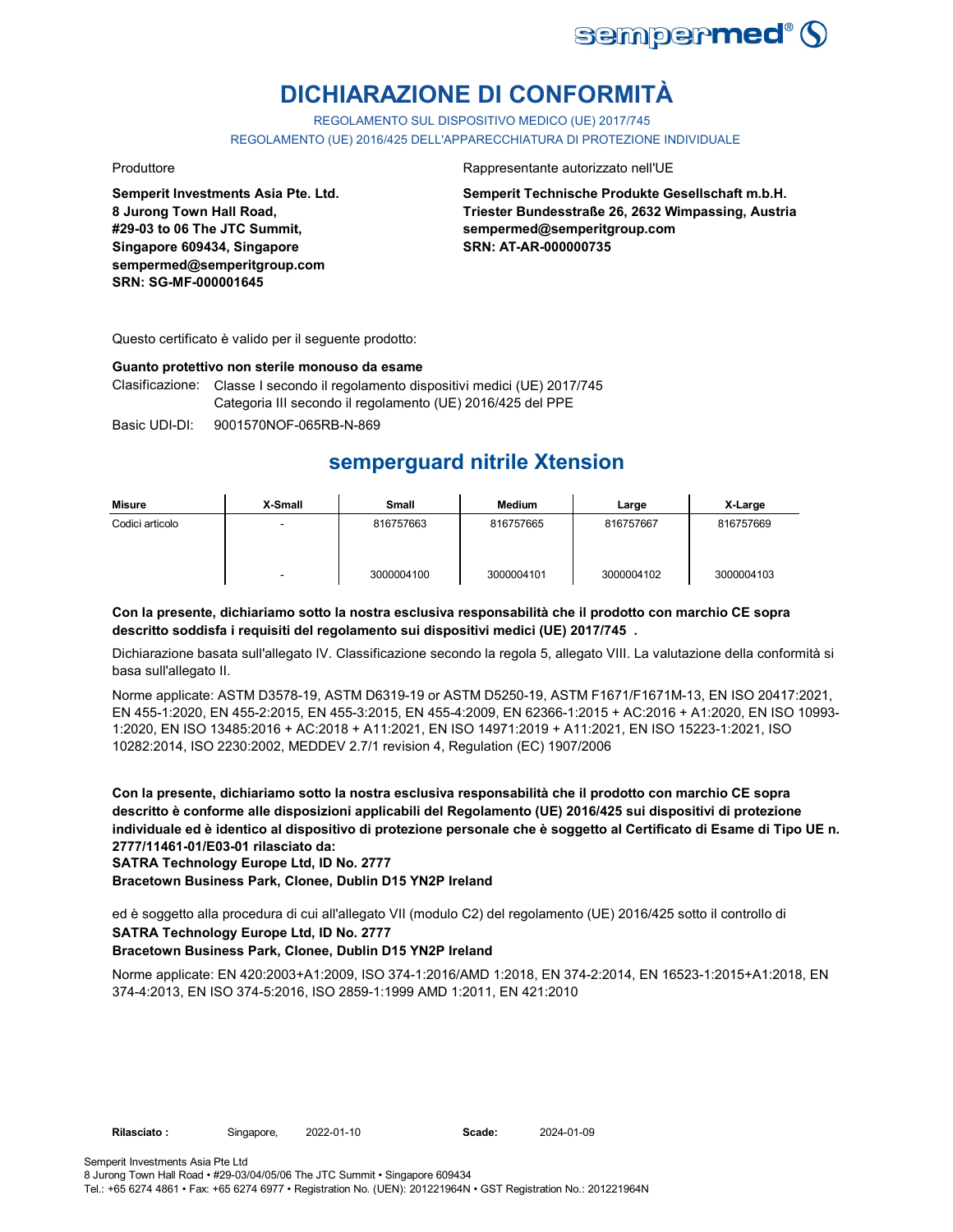

# **CONFORMITEITSVERKLARING**

VERORDENING MEDISCHE PRODUCTEN (EU) 2017/745

VERORDENING (EU) 2016/425 BETREFFENDE PERSOONLIJKE BESCHERMENDE UITRUSTING

**Semperit Investments Asia Pte. Ltd. 8 Jurong Town Hall Road, #29-03 to 06 The JTC Summit, Singapore 609434, Singapore sempermed@semperitgroup.com SRN: SG-MF-000001645**

### Fabrikant Gemachtigde EU

**Semperit Technische Produkte Gesellschaft m.b.H. Triester Bundesstraße 26, 2632 Wimpassing, Austria sempermed@semperitgroup.com SRN: AT-AR-000000735**

Dit certificaat is geldig voor de volgende producten:

### **Niet-steriele onderzoeks- en beschermende handschoenen voor eenmalig gebruik**

Classificatie: Klasse I volgens Verordening (EU) 2017/745 betreffende medische hulpmiddelen Categorie III volgens PBM-verordening (EU) 2016/425

Basic UDI-DI: 9001570NOF-065RB-N-869

## **semperguard nitrile Xtension**

| Maten          | X-Small | Small      | Medium     | Large      | X-Large    |
|----------------|---------|------------|------------|------------|------------|
| Artikelnummers | -       | 816757663  | 816757665  | 816757667  | 816757669  |
|                | -       | 3000004100 | 3000004101 | 3000004102 | 3000004103 |

### **Wij verklaren hierbij onder uitsluitende verantwoordelijkheid, dat de CE-gemarkeerde producten voldoen aan de vereisten van de Verordening Medische Hulpmiddelen (EU) 2017/745.**

Verklaring op basis van bijlage IV. Classificatie volgens regel 5, bijlage VIII. De conformiteitsbeoordeling is gebaseerd op bijlage II.

Toegepaste normen: ASTM D3578-19, ASTM D6319-19 or ASTM D5250-19, ASTM F1671/F1671M-13, EN ISO 20417:2021, EN 455-1:2020, EN 455-2:2015, EN 455-3:2015, EN 455-4:2009, EN 62366-1:2015 + AC:2016 + A1:2020, EN ISO 10993-1:2020, EN ISO 13485:2016 + AC:2018 + A11:2021, EN ISO 14971:2019 + A11:2021, EN ISO 15223-1:2021, ISO 10282:2014, ISO 2230:2002, MEDDEV 2.7/1 revision 4, Regulation (EC) 1907/2006

**Hierbij verklaren wij onder uitsluitende verantwoordelijkheid, dat de bovengenoemde CE-gemarkeerde producten voldoen aan de relevante bepalingen van de Verordening (EU) 2016/425 over persoonlijke beschermingsmiddelen en het onderworpen zijn aan het certificaat van EU-typeonderzoek nr.2777/11461- 01/E03-01 uitgegeven door:**

**SATRA Technology Europe Ltd, ID No. 2777**

**Bracetown Business Park, Clonee, Dublin D15 YN2P Ireland**

De producten vallen onder de procedures van bijlage VII (module C2) van de verordening onder toezicht van **SATRA Technology Europe Ltd, ID No. 2777**

### **Bracetown Business Park, Clonee, Dublin D15 YN2P Ireland**

Toegepaste normen: EN 420:2003+A1:2009, ISO 374-1:2016/AMD 1:2018, EN 374-2:2014, EN 16523- 1:2015+A1:2018, EN 374-4:2013, EN ISO 374-5:2016, ISO 2859-1:1999 AMD 1:2011, EN 421:2010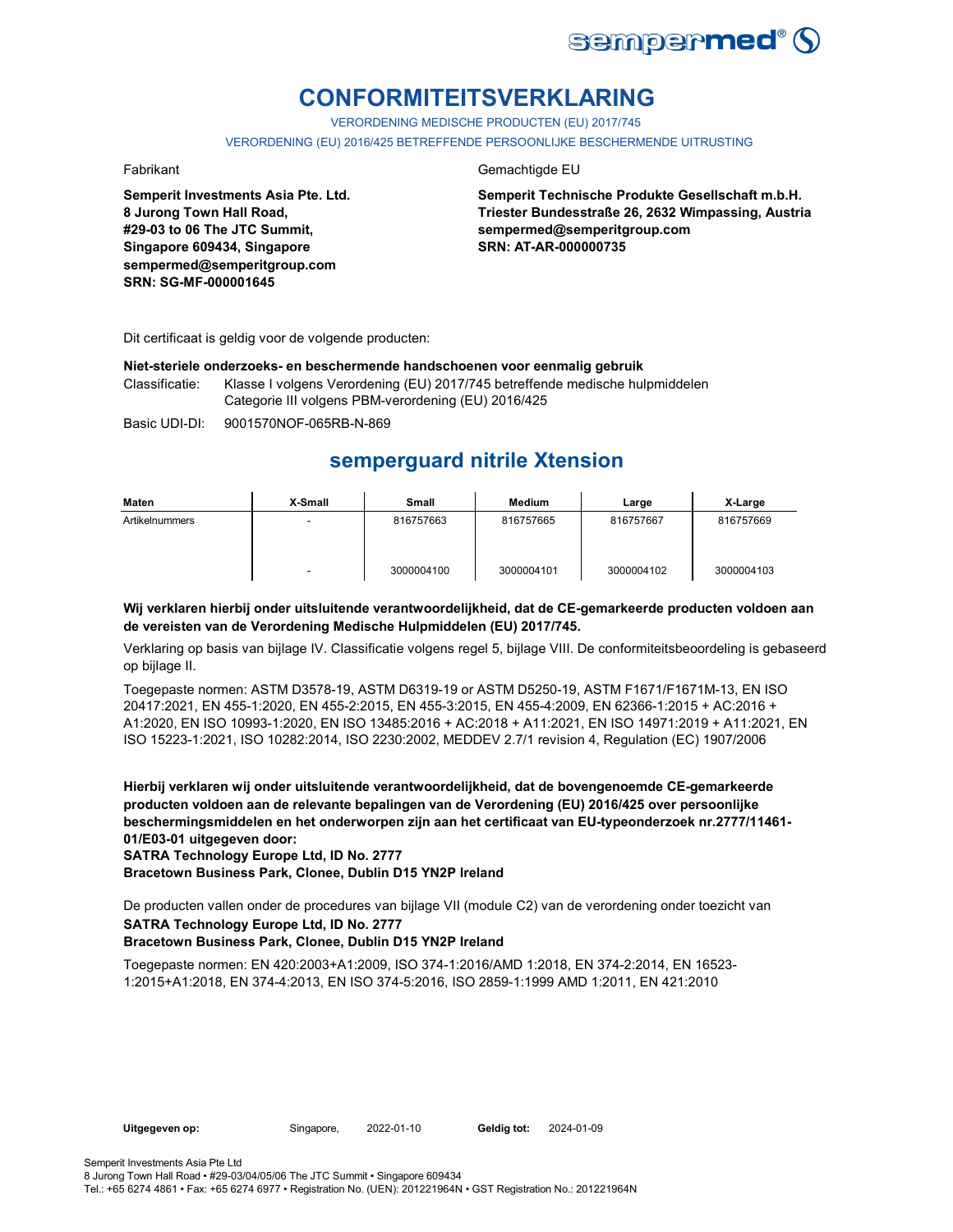

# **DECLARACIÓN DE CONFORMIDAD**

REGLAMENTO (UE) 2017/745 DE PRODUCTOS MEDICINALES REGLAMENTO (UE) 2016/425 PARA EQUIPAMIENTOS PERSONALES

**Semperit Investments Asia Pte. Ltd. 8 Jurong Town Hall Road, #29-03 to 06 The JTC Summit, Singapore 609434, Singapore sempermed@semperitgroup.com SRN: SG-MF-000001645**

### Fabricante Representante de la UE

**Semperit Technische Produkte Gesellschaft m.b.H. Triester Bundesstraße 26, 2632 Wimpassing, Austria sempermed@semperitgroup.com SRN: AT-AR-000000735**

El presente certificado es válido para los siguientes productos:

### **Guante de exploración y protección no estéril para un solo uso**

Clasificación: Clase I según el Reglamento de Productos Medicinales (EU) 2017/745 Categoría III según el Reglamento EPI (UE) 2016/425

Basic UDI-DI: 9001570NOF-065RB-N-869

## **semperguard nitrile Xtension**

| Tamaños            | X-Small                  | Small      | Medium     | Large      | X-Large    |
|--------------------|--------------------------|------------|------------|------------|------------|
| Número de artículo | $\overline{\phantom{a}}$ | 816757663  | 816757665  | 816757667  | 816757669  |
|                    | $\overline{\phantom{0}}$ | 3000004100 | 3000004101 | 3000004102 | 3000004103 |

### **Por la presente confirmamos bajo nuestra exclusiva responsabilidad que los productos con marcado CE cumplen con los requisitos del Reglamento (UE) 2017/745 sobre productos sanitarios.**

Declaración basada en el anexo IV. Clasificación según la norma 5 del anexo VIII. La evaluación de la conformidad se basa en el anexo II.

Normas aplicadas: ASTM D3578-19, ASTM D6319-19 or ASTM D5250-19, ASTM F1671/F1671M-13, EN ISO 20417:2021, EN 455-1:2020, EN 455-2:2015, EN 455-3:2015, EN 455-4:2009, EN 62366-1:2015 + AC:2016 + A1:2020, EN ISO 10993- 1:2020, EN ISO 13485:2016 + AC:2018 + A11:2021, EN ISO 14971:2019 + A11:2021, EN ISO 15223-1:2021, ISO 10282:2014, ISO 2230:2002, MEDDEV 2.7/1 revision 4, Regulation (EC) 1907/2006

### **Por la presente confirmamos, bajo nuestra exclusiva responsabilidad, que los productos arriba mencionados con la marca CE cumplen con las disposiciones pertinentes del Reglamento (UE) 2016/425 para equipos de protección personal y están sujetos al Certificado de examen de tipo nº. 2777/11461-01/E03-01 expedido por:**

### **SATRA Technology Europe Ltd, ID No. 2777**

### **Bracetown Business Park, Clonee, Dublin D15 YN2P Ireland**

Los productos están sujetos a los procedimientos establecidos en el anexo VII (módulo C2) del Reglamento bajo la supervisión de

### **SATRA Technology Europe Ltd, ID No. 2777**

### **Bracetown Business Park, Clonee, Dublin D15 YN2P Ireland**

Normas aplicadas: EN 420:2003+A1:2009, ISO 374-1:2016/AMD 1:2018, EN 374-2:2014, EN 16523-1:2015+A1:2018, EN 374-4:2013, EN ISO 374-5:2016, ISO 2859-1:1999 AMD 1:2011, EN 421:2010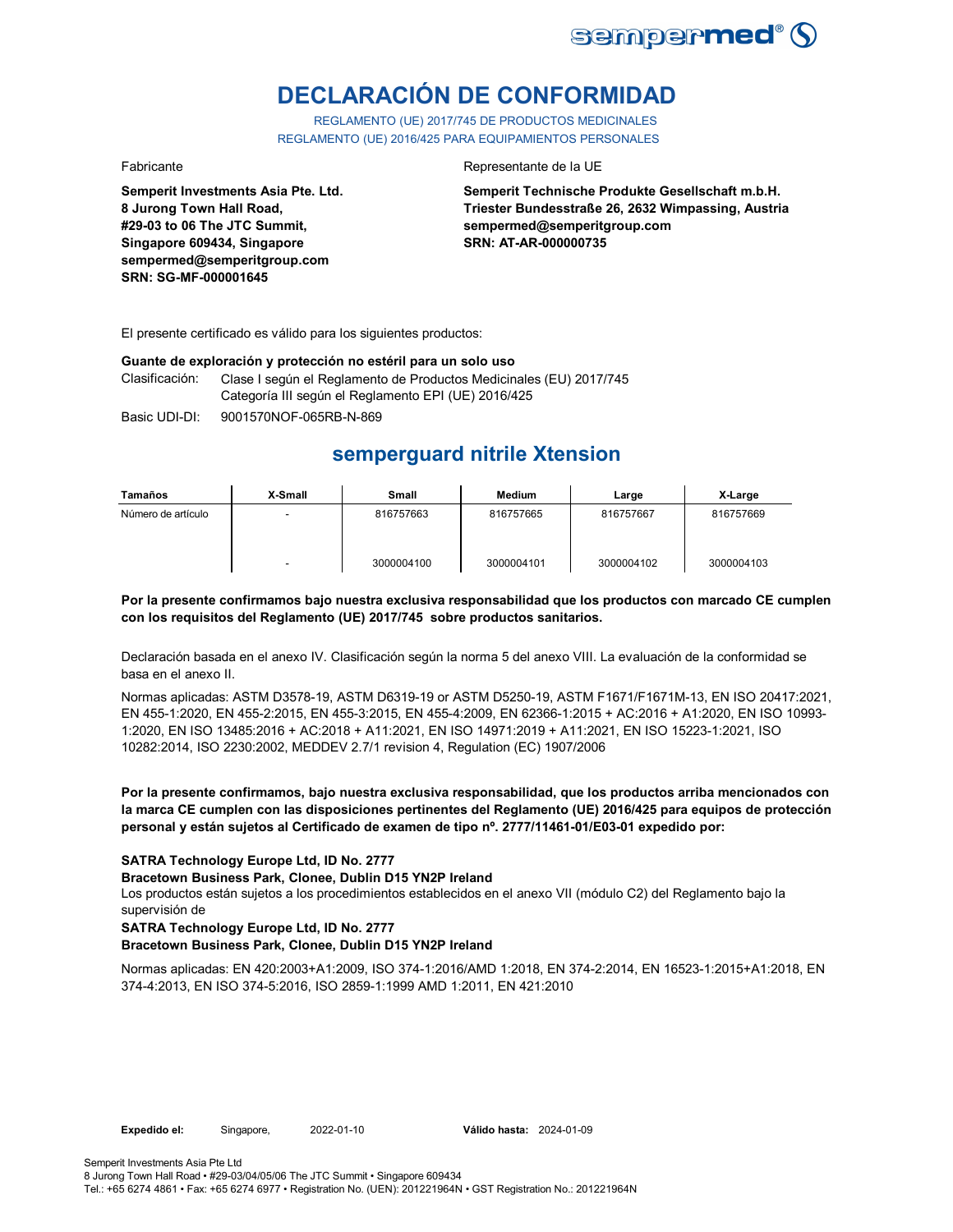

# **DECLARAÇÃO DE CONFORMIDADE**

REGULAMENTO (UE) 2017/745 SOBRE DISPOSITIVOS MÉDICOS REGULAMENTO (UE) 2016/425 SOBRE EQUIPAMENTO DE PROTEÇÃO INDIVIDUAL

**Semperit Investments Asia Pte. Ltd. 8 Jurong Town Hall Road, #29-03 to 06 The JTC Summit, Singapore 609434, Singapore sempermed@semperitgroup.com SRN: SG-MF-000001645**

### Fabricante Representante da UE

**Semperit Technische Produkte Gesellschaft m.b.H. Triester Bundesstraße 26, 2632 Wimpassing, Austria sempermed@semperitgroup.com SRN: AT-AR-000000735**

Este certificado é válido para os seguintes produtos:

### **Luva de exame e de proteção não estéril para uso único**

Classificação: Classe I de acordo com o regulamento de Dispositivos Médicos (UE) 2017/745 Categoria III de acordo com o regulamento EPI (UE) 2016/425

Basic UDI-DI: 9001570NOF-065RB-N-869

## **semperguard nitrile Xtension**

| Tamanhos          | X-Small                  | Small      | <b>Medium</b> | Large      | X-Large    |
|-------------------|--------------------------|------------|---------------|------------|------------|
| Números de artigo | -                        | 816757663  | 816757665     | 816757667  | 816757669  |
|                   | $\overline{\phantom{a}}$ | 3000004100 | 3000004101    | 3000004102 | 3000004103 |

### **Declaramos desta forma, sob a nossa exclusiva responsabilidade, que os produtos com a marca CE estão em conformidade com os requisitos da Regulamento de Dispositivos Médicos (UE) 2017/745 .**

Declaração baseada no Anexo IV. Classificação de acordo com a regra 5, Anexo VIII. Avaliação da conformidade com base no Anexo II.

Normas aplicadas: ASTM D3578-19, ASTM D6319-19 or ASTM D5250-19, ASTM F1671/F1671M-13, EN ISO 20417:2021, EN 455-1:2020, EN 455-2:2015, EN 455-3:2015, EN 455-4:2009, EN 62366-1:2015 + AC:2016 + A1:2020, EN ISO 10993- 1:2020, EN ISO 13485:2016 + AC:2018 + A11:2021, EN ISO 14971:2019 + A11:2021, EN ISO 15223-1:2021, ISO 10282:2014, ISO 2230:2002, MEDDEV 2.7/1 revision 4, Regulation (EC) 1907/2006

**Declaramos desta forma, sob a nossa exclusiva responsabilidade, que os produtos com a marca CE acima mencionados estão em conformidade com as disposições relevantes do regulamento (UE) 2016/425 para Equipamentos de Proteção Individual e são objeto do certificado de exame de tipo da UE n.º 2777/11461-01/E03-01 emitido por:**

**SATRA Technology Europe Ltd, ID No. 2777**

**Bracetown Business Park, Clonee, Dublin D15 YN2P Ireland**

Os produtos são objeto dos procedimentos previstos no anexo VII (módulo C2) do regulamento, sob a supervisão de **SATRA Technology Europe Ltd, ID No. 2777**

### **Bracetown Business Park, Clonee, Dublin D15 YN2P Ireland**

Normas aplicadas: EN 420:2003+A1:2009, ISO 374-1:2016/AMD 1:2018, EN 374-2:2014, EN 16523-1:2015+A1:2018, EN 374-4:2013, EN ISO 374-5:2016, ISO 2859-1:1999 AMD 1:2011, EN 421:2010

Emitido em: Singapore, 2022-01-10 Válido até: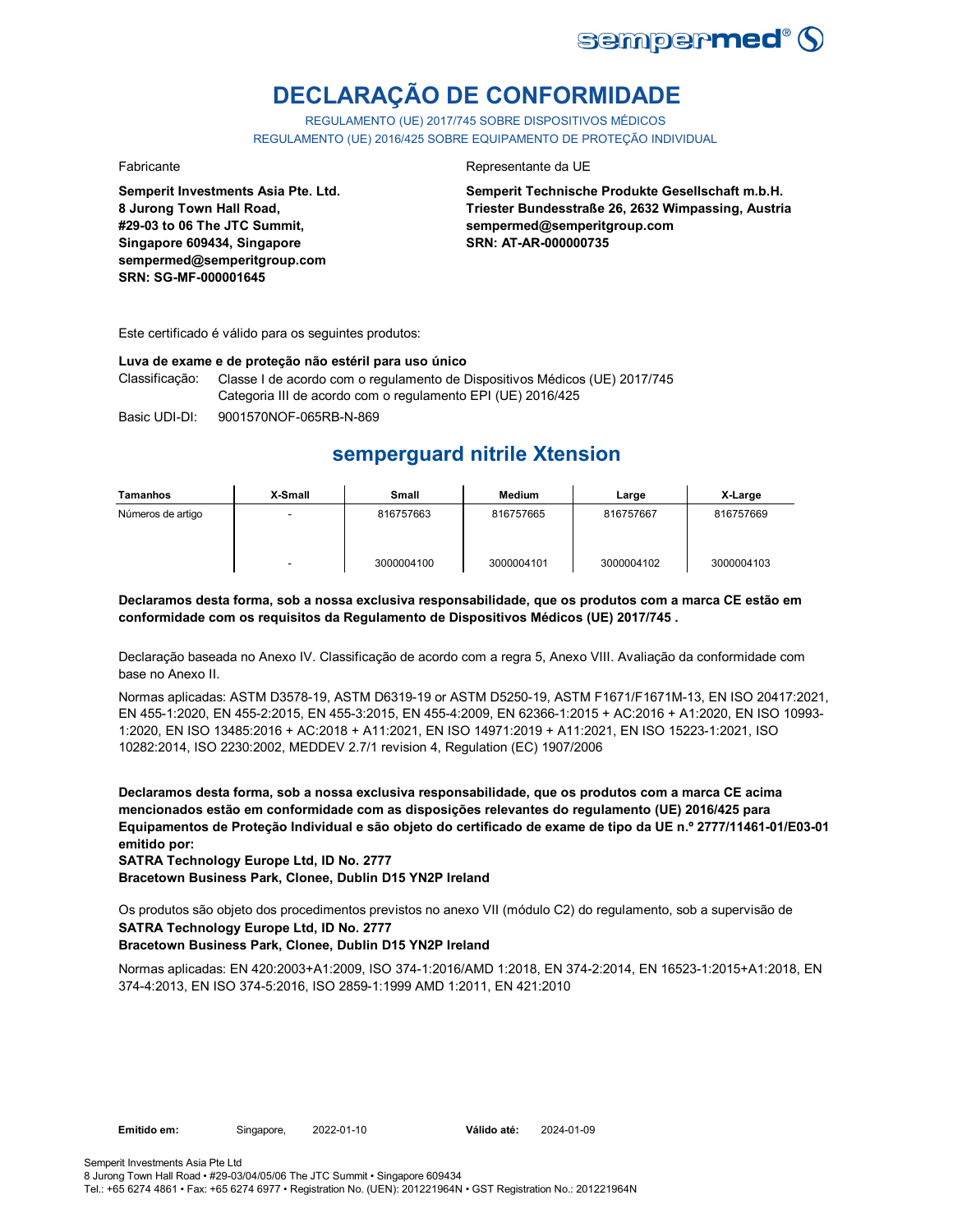

# **DEKLARATON OM ÖVERENSSTÄMMELSE**

FÖRORDNING (EU) 2017/745 MEDICINTEKNISKA PRODUKTER FÖRORDNING (EU) 2016/425 FÖR PERSONLIG SKYDDSUTRUSTNING

**Semperit Investments Asia Pte. Ltd. 8 Jurong Town Hall Road, #29-03 to 06 The JTC Summit, Singapore 609434, Singapore sempermed@semperitgroup.com SRN: SG-MF-000001645**

### Tillverkare Behörig representant hos EU

**Semperit Technische Produkte Gesellschaft m.b.H. Triester Bundesstraße 26, 2632 Wimpassing, Austria sempermed@semperitgroup.com SRN: AT-AR-000000735**

Detta certifikat gäller följande produkt:

### **Icke-steril inspektions- och skyddshandske för engångsanvändning**

Klassificering: Klass I enligt EU-förordning för medicintek-niska produkter (MD) (EU) 2017/745 Kategori III enligt EU-förordning för personlig skyddsutrustning (PPE) 2016/425

Basic UDI-DI: 9001570NOF-065RB-N-869

## **semperguard nitrile Xtension**

| <b>Storlekar</b> | X-Small | <b>Small</b> | Medium     | Large      | X-Large    |
|------------------|---------|--------------|------------|------------|------------|
| Artikelkoder     | -       | 816757663    | 816757665  | 816757667  | 816757669  |
|                  |         | 3000004100   | 3000004101 | 3000004102 | 3000004103 |

### **Vi förklarar härmed under eget exklusivt ansvar att ovan beskrivna, CE-markerade produkt stämmer överens med erforderliga i förordning för medicinska produkter (EU) 2017/745.**

Förklaring på grundval av bilaga IV. Klassificering enligt regel 5, bilaga VIII. Bedömningen av överensstämmelse grundar sig på bilaga II.

Tillämpade standarder: ASTM D3578-19, ASTM D6319-19 or ASTM D5250-19, ASTM F1671/F1671M-13, EN ISO 20417:2021, EN 455-1:2020, EN 455-2:2015, EN 455-3:2015, EN 455-4:2009, EN 62366-1:2015 + AC:2016 + A1:2020, EN ISO 10993-1:2020, EN ISO 13485:2016 + AC:2018 + A11:2021, EN ISO 14971:2019 + A11:2021, EN ISO 15223- 1:2021, ISO 10282:2014, ISO 2230:2002, MEDDEV 2.7/1 revision 4, Regulation (EC) 1907/2006

**Vi förklarar härmed under eget exklusivt ansvar att ovan beskrivna, CE-markerade produkt stämmer överens med tillämpliga bestämmelser i EU-förordningen 2016/425 för personlig skyddsutrustning och är identisk med den personliga skyddsutrustning som anges i EU-certifikat för typgranskning nummer2777/11461-01/E03-01 daterad av:**

### **SATRA Technology Europe Ltd, ID No. 2777**

### **Bracetown Business Park, Clonee, Dublin D15 YN2P Ireland**

och är föremål för den procedur som beskrivs i Bilaga VII (Modul C2) till EU-förordningen 2016/425 under the supervision of under uppsikt av

### **SATRA Technology Europe Ltd, ID No. 2777**

### **Bracetown Business Park, Clonee, Dublin D15 YN2P Ireland**

Tillämpade standarder: EN 420:2003+A1:2009, ISO 374-1:2016/AMD 1:2018, EN 374-2:2014, EN 16523- 1:2015+A1:2018, EN 374-4:2013, EN ISO 374-5:2016, ISO 2859-1:1999 AMD 1:2011, EN 421:2010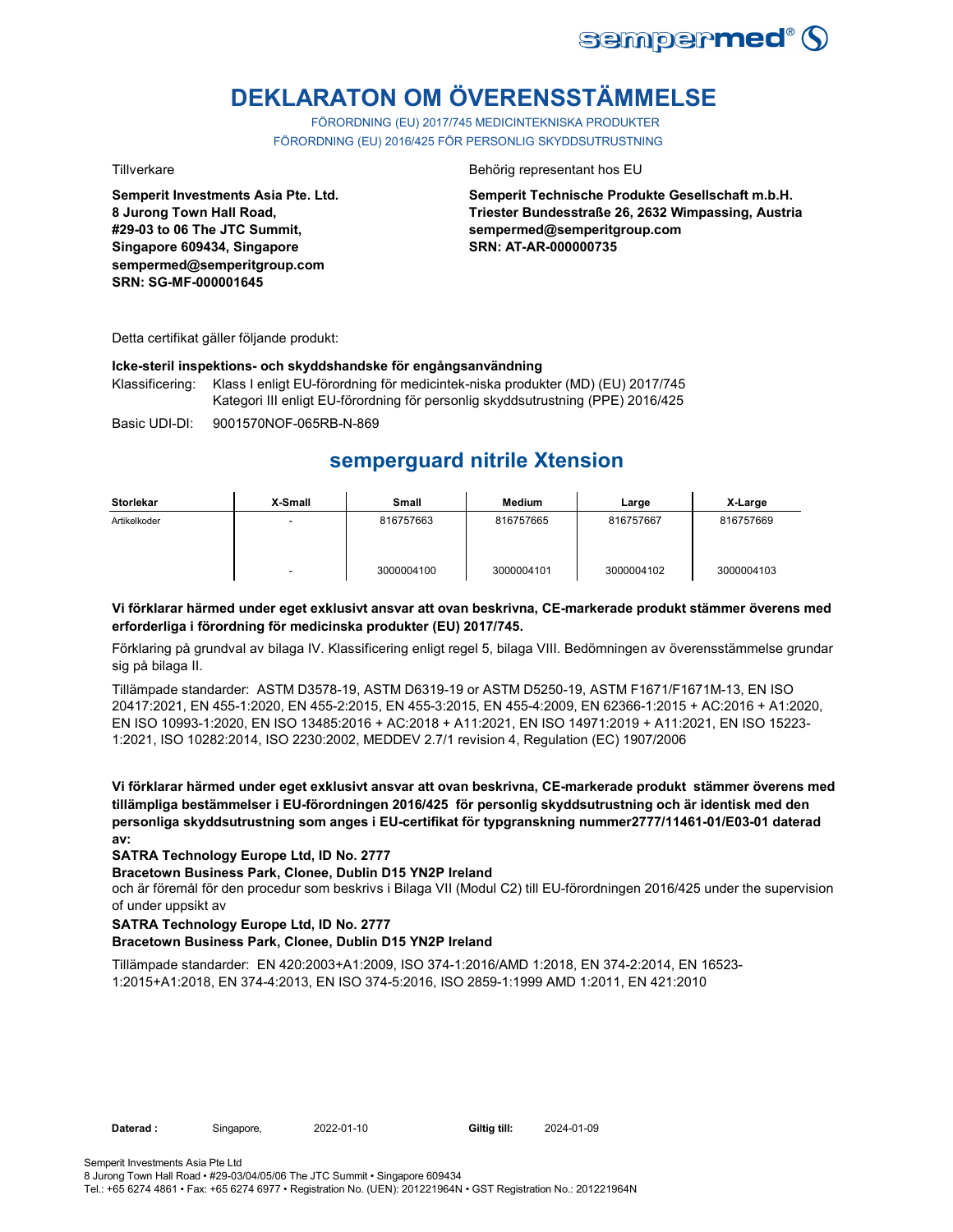

# **KONFORMITETSERKLÆRING**

FORORDNING (EU) 2017/745 OM MEDICINSK UDSTYR FORORDNING (EU) 2016/425 FOR PERSONLIGE VÆRNEMIDLER

**Semperit Investments Asia Pte. Ltd. 8 Jurong Town Hall Road, #29-03 to 06 The JTC Summit, Singapore 609434, Singapore sempermed@semperitgroup.com SRN: SG-MF-000001645**

### Producent EU-befuldmægtigede

**Semperit Technische Produkte Gesellschaft m.b.H. Triester Bundesstraße 26, 2632 Wimpassing, Austria sempermed@semperitgroup.com SRN: AT-AR-000000735**

Dette certifikat er gyldigt for følgende produkter:

### **Ikke-steril undersøgelses- og beskyttelseshandske til engangsbrug**

Klassificering: Klasse I jævnfør (EU) 2017/745 -forordningen for medicinsk udstyr Kategori III jævnfør PVM-forordningen (EU) 2016/425

Basic UDI-DI: 9001570NOF-065RB-N-869

## **semperguard nitrile Xtension**

| Størrelser   | X-Small | Small      | Medium     | Large      | X-Large    |
|--------------|---------|------------|------------|------------|------------|
| Artikelnumre | -       | 816757663  | 816757665  | 816757667  | 816757669  |
|              | -       | 3000004100 | 3000004101 | 3000004102 | 3000004103 |

### **Vi bekræfter hermed under fuldt ansvar, at de ovenfor nævnte CE-mærkede produkter stemmer overens med de krav i forordningen for medicinsk udstyr (EU) 2017/745.**

Erklæring på grundlag af bilag IV. Klassificering i henhold til regel 5, bilag VIII. Overensstemmelsesvurderingen er baseret på bilag II.

Anvendte standarder: ASTM D3578-19, ASTM D6319-19 or ASTM D5250-19, ASTM F1671/F1671M-13, EN ISO 20417:2021, EN 455-1:2020, EN 455-2:2015, EN 455-3:2015, EN 455-4:2009, EN 62366-1:2015 + AC:2016 + A1:2020, EN ISO 10993-1:2020, EN ISO 13485:2016 + AC:2018 + A11:2021, EN ISO 14971:2019 + A11:2021, EN ISO 15223- 1:2021, ISO 10282:2014, ISO 2230:2002, MEDDEV 2.7/1 revision 4, Regulation (EC) 1907/2006

### **Vi bekræfter hermed under fuldt ansvar, at de ovenfor nævnte CE-mærkede produkter stemmer overens med med de afgørende bestemmelser i forordningen (EU) 2016/425 for personlige værnemidler, og er genstand for EUcertificering af typeafprøvning nr.2777/11461-01/E03-01 udstedt gennem:**

### **SATRA Technology Europe Ltd, ID No. 2777**

### **Bracetown Business Park, Clonee, Dublin D15 YN2P Ireland**

Produkterne er genstand for procedurer jævnfør VII (modul C2) i forordningen med opsyn af

**SATRA Technology Europe Ltd, ID No. 2777**

### **Bracetown Business Park, Clonee, Dublin D15 YN2P Ireland**

Anvendte standarder: EN 420:2003+A1:2009, ISO 374-1:2016/AMD 1:2018, EN 374-2:2014, EN 16523-1:2015+A1:2018, EN 374-4:2013, EN ISO 374-5:2016, ISO 2859-1:1999 AMD 1:2011, EN 421:2010

Gyldig til: 2024-01-09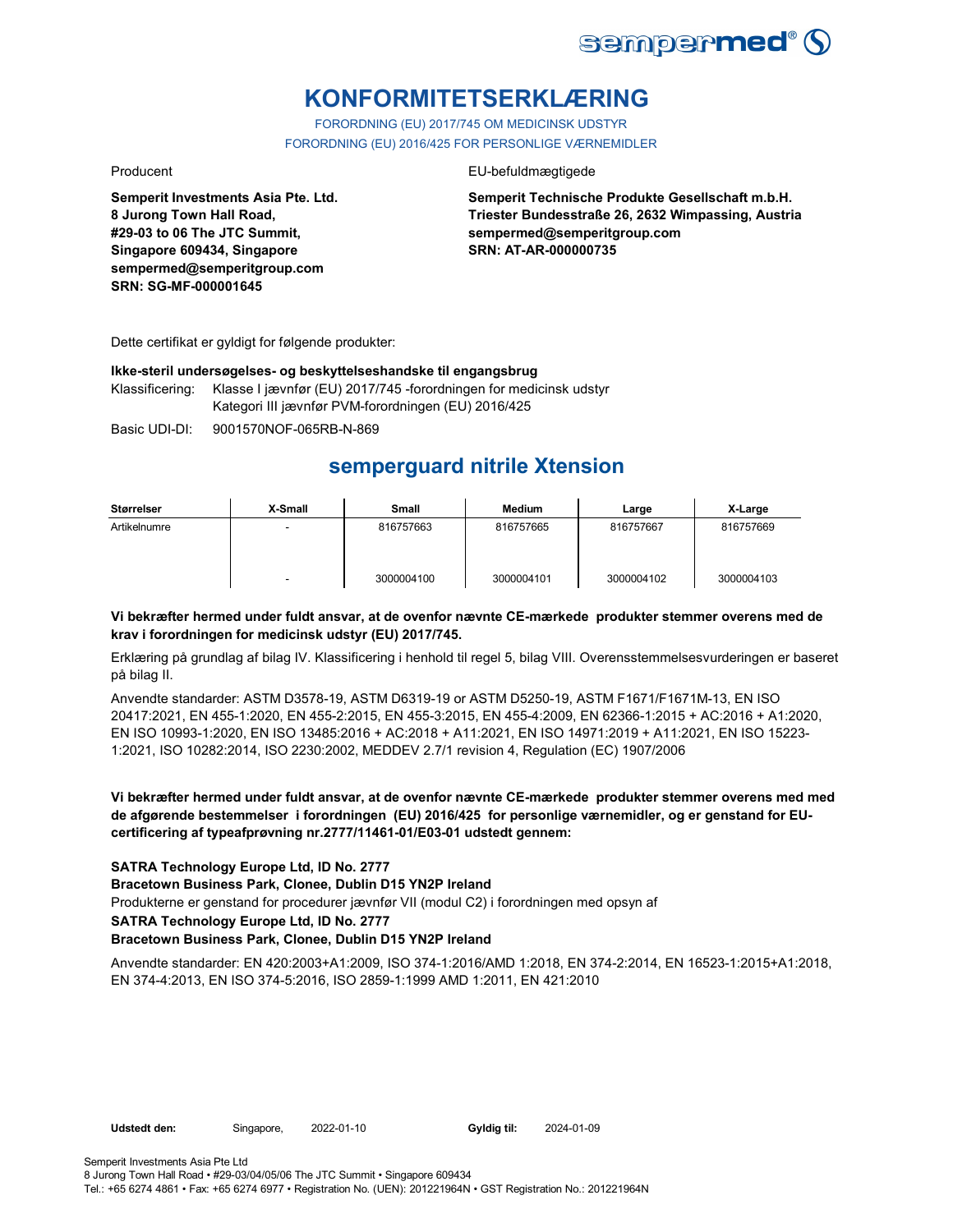

# **KONFORMITETSERKLÆRING**

FORORDNING FOR MEDISINSK UTSTYR (EU) 2017/745 FORORDNING (EU) 2016/425 OM PERSONLIG VERNEUTSTYR

**Semperit Investments Asia Pte. Ltd. 8 Jurong Town Hall Road, #29-03 to 06 The JTC Summit, Singapore 609434, Singapore sempermed@semperitgroup.com SRN: SG-MF-000001645**

### Produsent **Autorisert representant i EU**

**Semperit Technische Produkte Gesellschaft m.b.H. Triester Bundesstraße 26, 2632 Wimpassing, Austria sempermed@semperitgroup.com SRN: AT-AR-000000735**

Dette sertifikatet er gyldig for følgende produkter:

### **Ikke-steril undersøkelses- og beskyttelseshanske for engangsbruk**

Klassifisering: Klasse I i henhold til forordning for medisinsk utstyr (EU) 2017/745 Kategori III i henhold til PVU-forordningen (EU) nr. 2016/425

Basic UDI-DI: 9001570NOF-065RB-N-869

## **semperguard nitrile Xtension**

| Størrelser    | X-Small | Small      | Medium     | Large      | X-Large    |
|---------------|---------|------------|------------|------------|------------|
| Artikkelnumre |         | 816757663  | 816757665  | 816757667  | 816757669  |
|               | -       | 3000004100 | 3000004101 | 3000004102 | 3000004103 |

### **Vi erklærer herved under eneansvar at det CE-merkede produktet oppfyller de kravene i Uredbet for medisinsk utstyr (EU) 2017/745.**

Erklæring basert på vedlegg IV. Klassifisering i henhold til regel nr. 5, vedlegg VIII. Samsvarsvurderingen er basert på vedlegg II.

Relevante standarder: ASTM D3578-19, ASTM D6319-19 or ASTM D5250-19, ASTM F1671/F1671M-13, EN ISO 20417:2021, EN 455-1:2020, EN 455-2:2015, EN 455-3:2015, EN 455-4:2009, EN 62366-1:2015 + AC:2016 + A1:2020, EN ISO 10993-1:2020, EN ISO 13485:2016 + AC:2018 + A11:2021, EN ISO 14971:2019 + A11:2021, EN ISO 15223- 1:2021, ISO 10282:2014, ISO 2230:2002, MEDDEV 2.7/1 revision 4, Regulation (EC) 1907/2006

**Vi erklærer herved under eneansvar at det CE-merkede produktet som er nevnt ovenfor oppfyller de relevante bestemmelsene i Forordning (EU) nr. 2016/425 om personlig verneutstyr og er gjenstand for EUtypeprøvesertifikat nr. 2777/11461-01/E03-01 utstedt av:**

**SATRA Technology Europe Ltd, ID No. 2777**

### **Bracetown Business Park, Clonee, Dublin D15 YN2P Ireland**

Produktet er gjenstand for prosedyren som er beskrevet i Vedlegg VII (Modul C2) i Forordning nr. 2016/425 under tilsyn av

### **SATRA Technology Europe Ltd, ID No. 2777**

### **Bracetown Business Park, Clonee, Dublin D15 YN2P Ireland**

Relevante standarder: EN 420:2003+A1:2009, ISO 374-1:2016/AMD 1:2018, EN 374-2:2014, EN 16523-1:2015+A1:2018, EN 374-4:2013, EN ISO 374-5:2016, ISO 2859-1:1999 AMD 1:2011, EN 421:2010

Gyldig til: 2024-01-09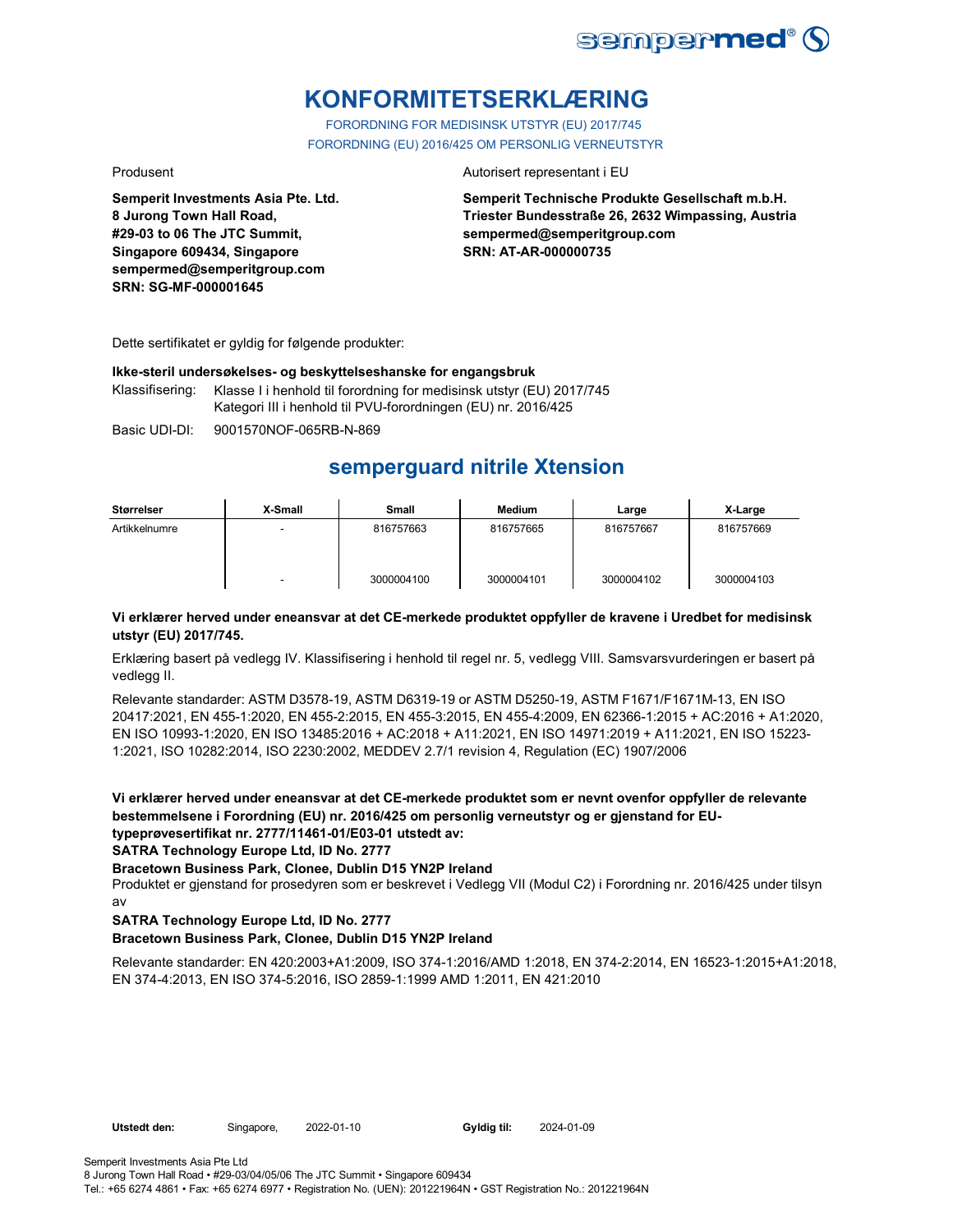

# **VAATIMUSTENMUKAISUUSVAKUUTUS**

LÄÄKINNÄLLISIÄ LAITTEITA KOSKEVA ASETUS (EU) 2017/745 HENKILÖNSUOJAIMISTA ANNETTU ASETUS (EU) 2016/425

**Semperit Investments Asia Pte. Ltd. 8 Jurong Town Hall Road, #29-03 to 06 The JTC Summit, Singapore 609434, Singapore sempermed@semperitgroup.com SRN: SG-MF-000001645**

### Valmistaja EU:n valtuutettu edustaja

**Semperit Technische Produkte Gesellschaft m.b.H. Triester Bundesstraße 26, 2632 Wimpassing, Austria sempermed@semperitgroup.com SRN: AT-AR-000000735**

Tämä sertifikaatti koskee seuraavia tuotteita:

### **Kertakäyttöinen ei-steriili tutkimus- ja suojakäsine**

Luokitus: Luokka I lääkinnällisiä laitteita koskevan asetuksen (EU) 2017/745 mukaisesti Luokka III henkilönsuojaimista annetun asetuksen (EU) 2016/425 mukaisesti

Basic UDI-DI: 9001570NOF-065RB-N-869

## **semperguard nitrile Xtension**

| Koot         | X-Small | Small      | <b>Medium</b> | Large      | X-Large    |
|--------------|---------|------------|---------------|------------|------------|
| Tuotenumerot |         | 816757663  | 816757665     | 816757667  | 816757669  |
|              |         | 3000004100 | 3000004101    | 3000004102 | 3000004103 |

### **Täten vahvistamme yksinomaisella vastuullamme, että CE-merkityt tuotteet vastaavat lääkinnällisiä laitteita koskevan asetuksen (EU) 2017/745 mukaisia vaatimuksia.**

Liitteeseen IV perustuva julistus. Luokitus liitteen VIII 5 säännön mukaisesti. Vaatimustenmukaisuuden arviointi perustuu liitteeseen II.

Sovelletut standardit: ASTM D3578-19, ASTM D6319-19 or ASTM D5250-19, ASTM F1671/F1671M-13, EN ISO 20417:2021, EN 455-1:2020, EN 455-2:2015, EN 455-3:2015, EN 455-4:2009, EN 62366-1:2015 + AC:2016 + A1:2020, EN ISO 10993-1:2020, EN ISO 13485:2016 + AC:2018 + A11:2021, EN ISO 14971:2019 + A11:2021, EN ISO 15223-1:2021, ISO 10282:2014, ISO 2230:2002, MEDDEV 2.7/1 revision 4, Regulation (EC) 1907/2006

**Täten vahvistamme yksinomaisella vastuullamme, että yllä mainitut CE-merkityt tuotteet vastaavat henkilönsuojaimista annetun asetuksen (EU) 2016/425 mukaisia perustavanlaatuisia vaatimuksia ja niihin sovelletaan EU:n tyyppitarkastustodistusta nro 2777/11461-01/E03-01 laadittu :**

**SATRA Technology Europe Ltd, ID No. 2777**

**Bracetown Business Park, Clonee, Dublin D15 YN2P Ireland**

Tuotteet ovat asetuksen liitteen VII (moduuli C2) mukaisen menettelyn kohteena, valvonnan suorittaa

**SATRA Technology Europe Ltd, ID No. 2777**

### **Bracetown Business Park, Clonee, Dublin D15 YN2P Ireland**

Sovelletut standardit: EN 420:2003+A1:2009, ISO 374-1:2016/AMD 1:2018, EN 374-2:2014, EN 16523-1:2015+A1:2018, EN 374-4:2013, EN ISO 374-5:2016, ISO 2859-1:1999 AMD 1:2011, EN 421:2010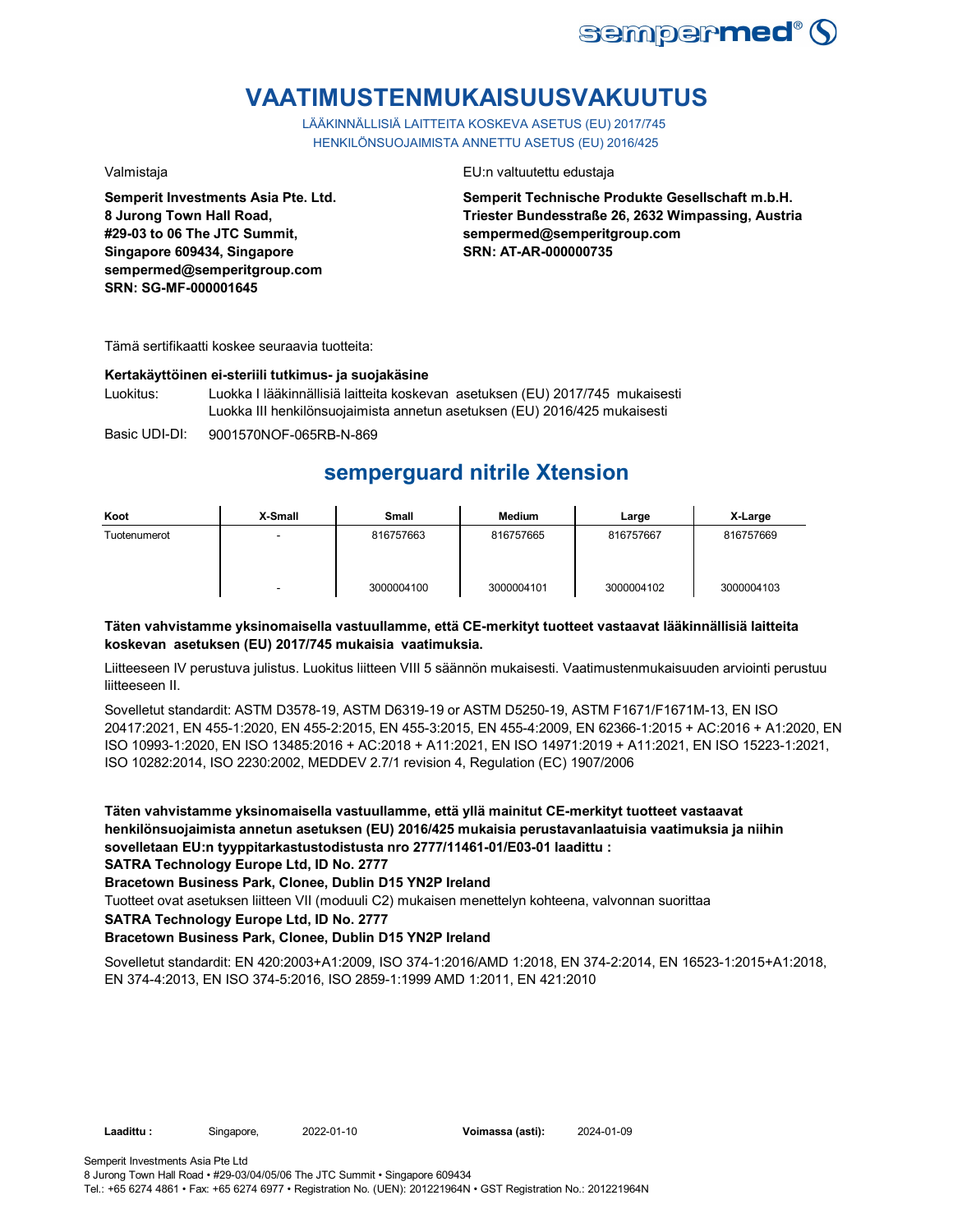

# **ATITIKTIES DEKLARACIJA**

REGLAMENTAS DĖL MEDICINOS PRIETAISŲ (ES) 2017/745 REGLAMENTAS (ES) 2016/425 DĖL ASMENINIŲ APSAUGOS PRIEMONIŲ

**Semperit Investments Asia Pte. Ltd. 8 Jurong Town Hall Road, #29-03 to 06 The JTC Summit, Singapore 609434, Singapore sempermed@semperitgroup.com SRN: SG-MF-000001645**

### Gamintojas ES įgaliotas asmuo

**Semperit Technische Produkte Gesellschaft m.b.H. Triester Bundesstraße 26, 2632 Wimpassing, Austria sempermed@semperitgroup.com SRN: AT-AR-000000735**

Šis sertifikatas galioja toliau nurodytiems produktams:

### **Nesterilios vienkartinio naudojimo apžiūros ir apsauginės pirštinės**

- Klasifikacija: I klasė pagal reglamentą dėl medicinos prietaisų (ES) 2017/745 III kategorija pagal reglamentą (ES) 2016/425 dėl asmeninių apsaugos priemonių
- Basic UDI-DI: 9001570NOF-065RB-N-869

## **semperguard nitrile Xtension**

| Dydžiai         | X-Small | Small      | <b>Medium</b> | Large      | X-Large    |
|-----------------|---------|------------|---------------|------------|------------|
| Prekiu numeriai |         | 816757663  | 816757665     | 816757667  | 816757669  |
|                 | -       | 3000004100 | 3000004101    | 3000004102 | 3000004103 |

### **Prisiimdami visą atsakomybę šiuo dokumentu patvirtiname, kad CE paženklinti produktai atitinka reglamentą dėl medicinos prietaisų (ES) 2017/745 reikalavimus.**

Deklaracija, pagrįsta IV priedu. Klasifikavimas pagal VIII priedo 5 taisyklę. Atitikties įvertinimas pagal II priedą.

Taikomi standartai: ASTM D3578-19, ASTM D6319-19 or ASTM D5250-19, ASTM F1671/F1671M-13, EN ISO 20417:2021, EN 455-1:2020, EN 455-2:2015, EN 455-3:2015, EN 455-4:2009, EN 62366-1:2015 + AC:2016 + A1:2020, EN ISO 10993-1:2020, EN ISO 13485:2016 + AC:2018 + A11:2021, EN ISO 14971:2019 + A11:2021, EN ISO 15223-1:2021, ISO 10282:2014, ISO 2230:2002, MEDDEV 2.7/1 revision 4, Regulation (EC) 1907/2006

**Prisiimdami visą atsakomybę, šiuo dokumentu patvirtiname, kad anksčiau paminėti CE paženklinti produktai atitinka svarbiausius reglamentą dėl asmeninių apsaugos priemonių (ES) 2016/425 reikalavimus ir yra ES tipo tyrimo sertifikato Nr. objektas. 2777/11461-01/E03-01 išduota :**

### **SATRA Technology Europe Ltd, ID No. 2777**

**Bracetown Business Park, Clonee, Dublin D15 YN2P Ireland**

Produktai yra metodo objektas pagal reglamentą VII priedą (modulis C2) prižiūrint

**SATRA Technology Europe Ltd, ID No. 2777**

### **Bracetown Business Park, Clonee, Dublin D15 YN2P Ireland**

Taikomi standartai: EN 420:2003+A1:2009, ISO 374-1:2016/AMD 1:2018, EN 374-2:2014, EN 16523-1:2015+A1:2018, EN 374- 4:2013, EN ISO 374-5:2016, ISO 2859-1:1999 AMD 1:2011, EN 421:2010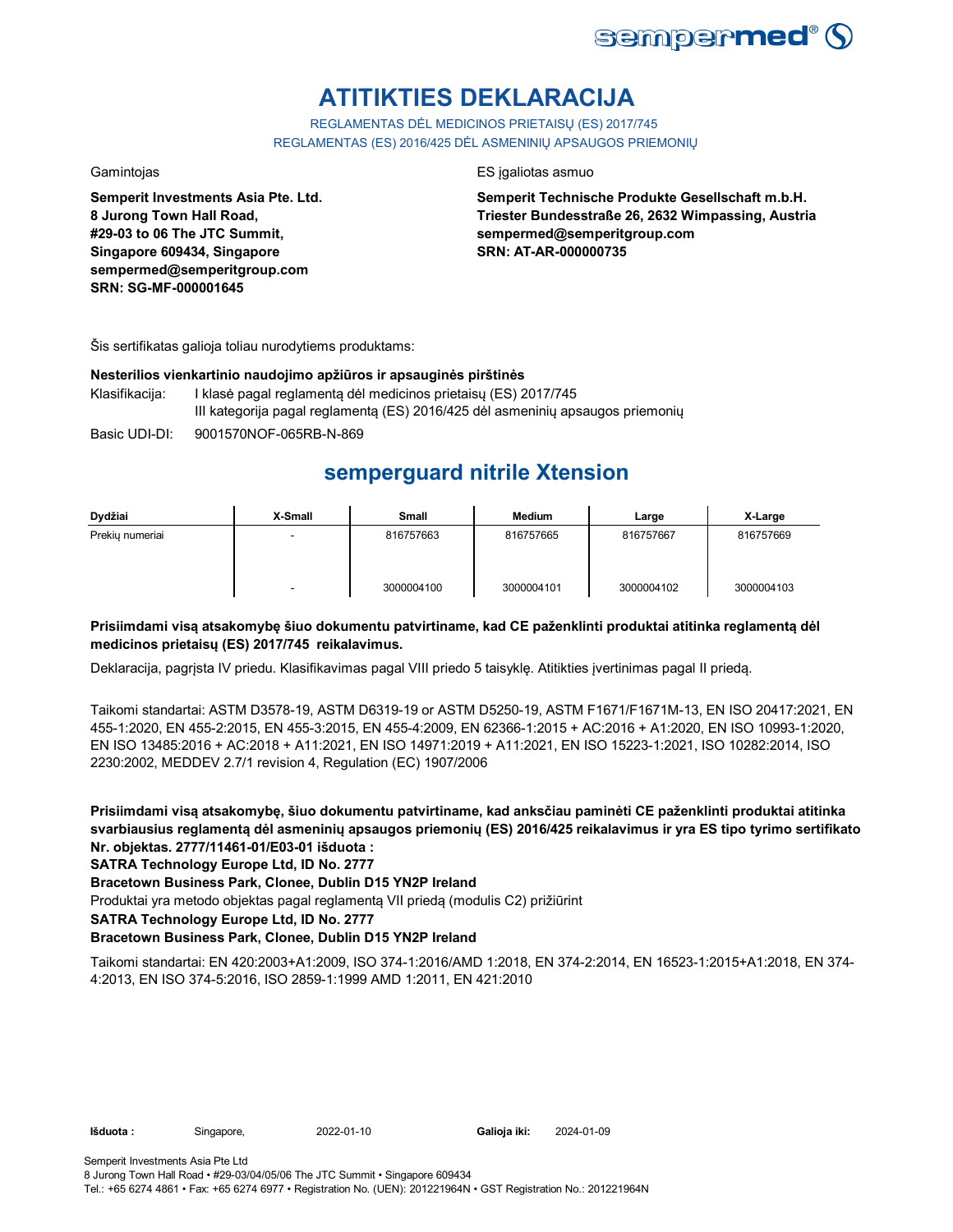

# **ATBILSTĪBAS DEKLARĀCIJA**

MEDICĪNAS IERĪČU REGULA (ES) 2017/745

REGULA (ES) 2016/425 PAR INDIVIDUĀLAJIEM AIZSARDZĪBAS LĪDZEKLIEM

Likumīgais ražotājs **Pilnvarotais pārstāvis ES** 

**Semperit Investments Asia Pte. Ltd. 8 Jurong Town Hall Road, #29-03 to 06 The JTC Summit, Singapore 609434, Singapore sempermed@semperitgroup.com SRN: SG-MF-000001645**

**Semperit Technische Produkte Gesellschaft m.b.H. Triester Bundesstraße 26, 2632 Wimpassing, Austria sempermed@semperitgroup.com SRN: AT-AR-000000735**

Šis sertifikāts ir derīgs šādam produktam:

### **Nesterili izmeklēšanas aizsargcimdi vienreizējai lietošanai**

Klasifikācija: I klase saskaņā ar medicīnas ierīču Regulu (ES) 2017/745 III kategorija saskaņā ar IAL Regulu (ES) 2016/425

Basic UDI-DI: 9001570NOF-065RB-N-869

## **semperguard nitrile Xtension**

| Izmēri          | X-Small | Small      | Medium     | Large      | X-Large    |
|-----------------|---------|------------|------------|------------|------------|
| Artikula numurs |         | 816757663  | 816757665  | 816757667  | 816757669  |
|                 | -       | 3000004100 | 3000004101 | 3000004102 | 3000004103 |

### **Ar šo mēs apliecinām, ka iepriekš aprakstītais produkts ar CE marķējumu atbilst medicīnas ierīču (ES) 2017/745 regulas prasībām.**

Deklarācija, pamatojoties uz IV pielikumu. Klasifikācija saskaņā ar VIII pielikuma 5. noteikumu. Atbilstības novērtēšanas pamatā ir II pielikums.

Piemērotie standarti: ASTM D3578-19, ASTM D6319-19 or ASTM D5250-19, ASTM F1671/F1671M-13, EN ISO 20417:2021, EN 455-1:2020, EN 455-2:2015, EN 455-3:2015, EN 455-4:2009, EN 62366-1:2015 + AC:2016 + A1:2020, EN ISO 10993-1:2020, EN ISO 13485:2016 + AC:2018 + A11:2021, EN ISO 14971:2019 + A11:2021, EN ISO 15223- 1:2021, ISO 10282:2014, ISO 2230:2002, MEDDEV 2.7/1 revision 4, Regulation (EC) 1907/2006

**Ar šo mēs apliecinām, ka iepriekš aprakstītais produkts ar CE marķējumu atbilst Regulas (ES) 2016/425 par individuālajiem aizsardzības līdzekļiem piemērojamajiem noteikumiem un ir identisks individuālajiem aizsardzības līdzekļiem, uz kuriem attiecas ES tipa pārbaudes sertifikāts Nr. 2777/11461-01/E03-01 izdots :**

### **SATRA Technology Europe Ltd, ID No. 2777**

**Bracetown Business Park, Clonee, Dublin D15 YN2P Ireland**

un uz to attiecas Regulas (ES) 2016/425 VII pielikumā (C2 modulis) noteiktā procedūra

**SATRA Technology Europe Ltd, ID No. 2777**

### **Bracetown Business Park, Clonee, Dublin D15 YN2P Ireland**

Piemērotie standarti: EN 420:2003+A1:2009, ISO 374-1:2016/AMD 1:2018, EN 374-2:2014, EN 16523-1:2015+A1:2018, EN 374-4:2013, EN ISO 374-5:2016, ISO 2859-1:1999 AMD 1:2011, EN 421:2010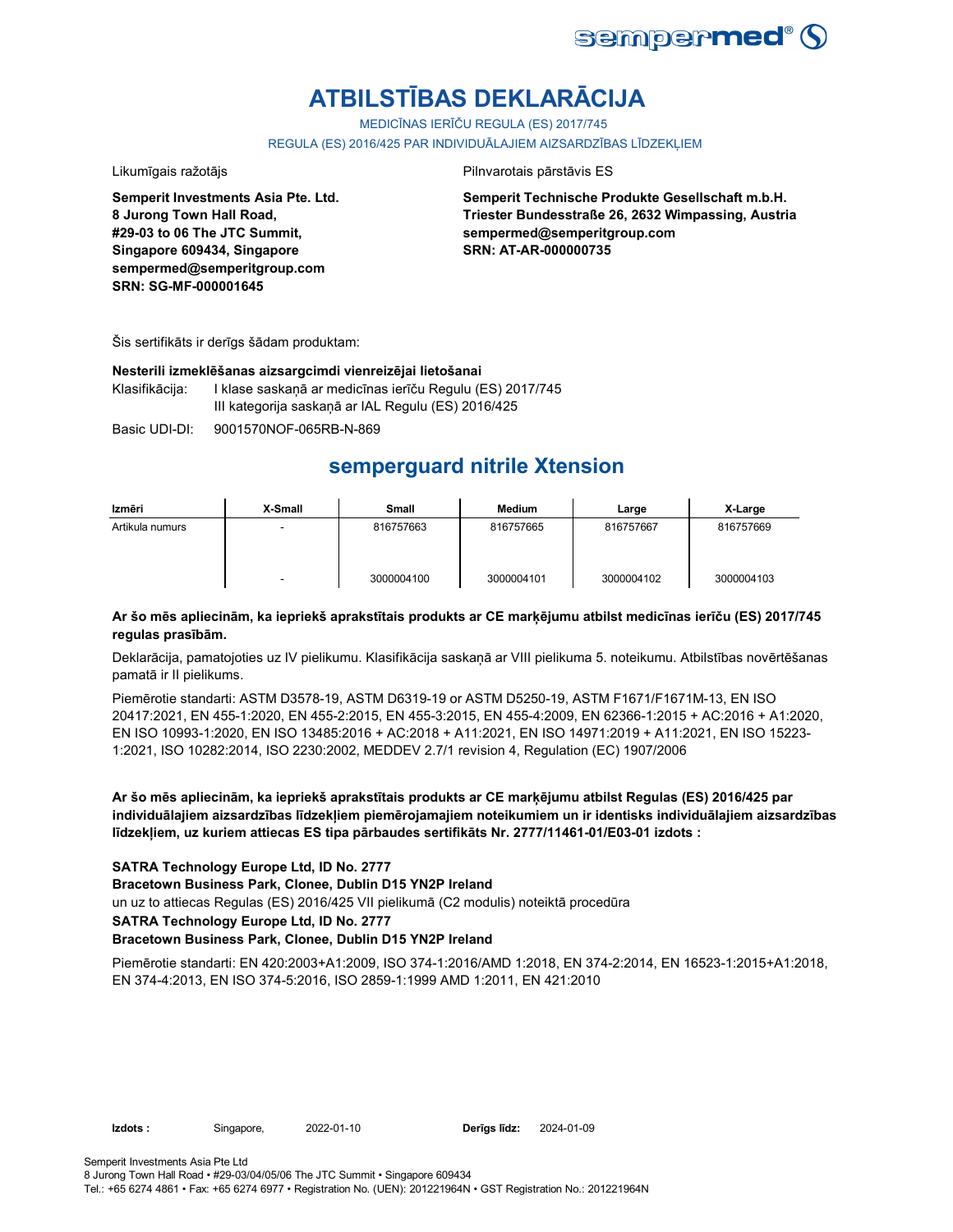

# **VASTAVUSDEKLARATSIOON**

MEDITSIINITOODETE MÄÄRUS (EL) 2017/745 ISIKUKAITSEVAHENDITE MÄÄRUS (EL) 2016/425

**Semperit Investments Asia Pte. Ltd. 8 Jurong Town Hall Road, #29-03 to 06 The JTC Summit, Singapore 609434, Singapore sempermed@semperitgroup.com SRN: SG-MF-000001645**

Tootja Volitatud esindaja EL-is

**Semperit Technische Produkte Gesellschaft m.b.H. Triester Bundesstraße 26, 2632 Wimpassing, Austria sempermed@semperitgroup.com SRN: AT-AR-000000735**

See sertifikaat kehtib järgmistele toodetele:

### **Mittesteriilne läbivaatus- ja kaitsekinnas ühekordseks kasutuseks**

Klassifikatsioon: I klass kooskõlas meditsiinitoodete määrusega (EU) 2017/745 III kategooria kooskõlas isikukaitsevahendite määrusega (EL) 2016/425

Basic UDI-DI: 9001570NOF-065RB-N-869

## **semperguard nitrile Xtension**

| Suurused     | X-Small | <b>Small</b> | Medium     | Large      | X-Large    |
|--------------|---------|--------------|------------|------------|------------|
| Tootenumbrid | -       | 816757663    | 816757665  | 816757667  | 816757669  |
|              | ٠       | 3000004100   | 3000004101 | 3000004102 | 3000004103 |

### **Kinnitame oma ainuvastutusel, et CE-märgisega tooted on kooskõlas meditsiinitoodete määruse (EU) 2017/745 nõuetega.**

Deklaratsioon põhineb IV lisal. Klassifikatsioon kooskõlas VIII lisa 5. reegliga. Vastavushindamine põhineb II lisal.

Kohaldatud normid: ASTM D3578-19, ASTM D6319-19 or ASTM D5250-19, ASTM F1671/F1671M-13, EN ISO 20417:2021, EN 455-1:2020, EN 455-2:2015, EN 455-3:2015, EN 455-4:2009, EN 62366-1:2015 + AC:2016 + A1:2020, EN ISO 10993- 1:2020, EN ISO 13485:2016 + AC:2018 + A11:2021, EN ISO 14971:2019 + A11:2021, EN ISO 15223-1:2021, ISO 10282:2014, ISO 2230:2002, MEDDEV 2.7/1 revision 4, Regulation (EC) 1907/2006

**Kinnitame oma ainuvastutusel, et eespool nimetatud CE-märgistusega tooted on kooskõlas isikukaitsevahendite määruse (EL) 2016/425 põhisätetega ning on identsed isikukaitsevahenditega, mille kohta on välja antud EÜ tüübihindamistõend nr2777/11461-01/E03-01 välja :**

### **SATRA Technology Europe Ltd, ID No. 2777**

**Bracetown Business Park, Clonee, Dublin D15 YN2P Ireland**

Toodetele kohaldub määruse VII lisa (moodul C2) menetlus, mille üle teostab järelevalvet

**SATRA Technology Europe Ltd, ID No. 2777**

### **Bracetown Business Park, Clonee, Dublin D15 YN2P Ireland**

Kohaldatud normid: EN 420:2003+A1:2009, ISO 374-1:2016/AMD 1:2018, EN 374-2:2014, EN 16523-1:2015+A1:2018, EN 374-4:2013, EN ISO 374-5:2016, ISO 2859-1:1999 AMD 1:2011, EN 421:2010

Välja andmise aeg : Singapore, 2022-01-10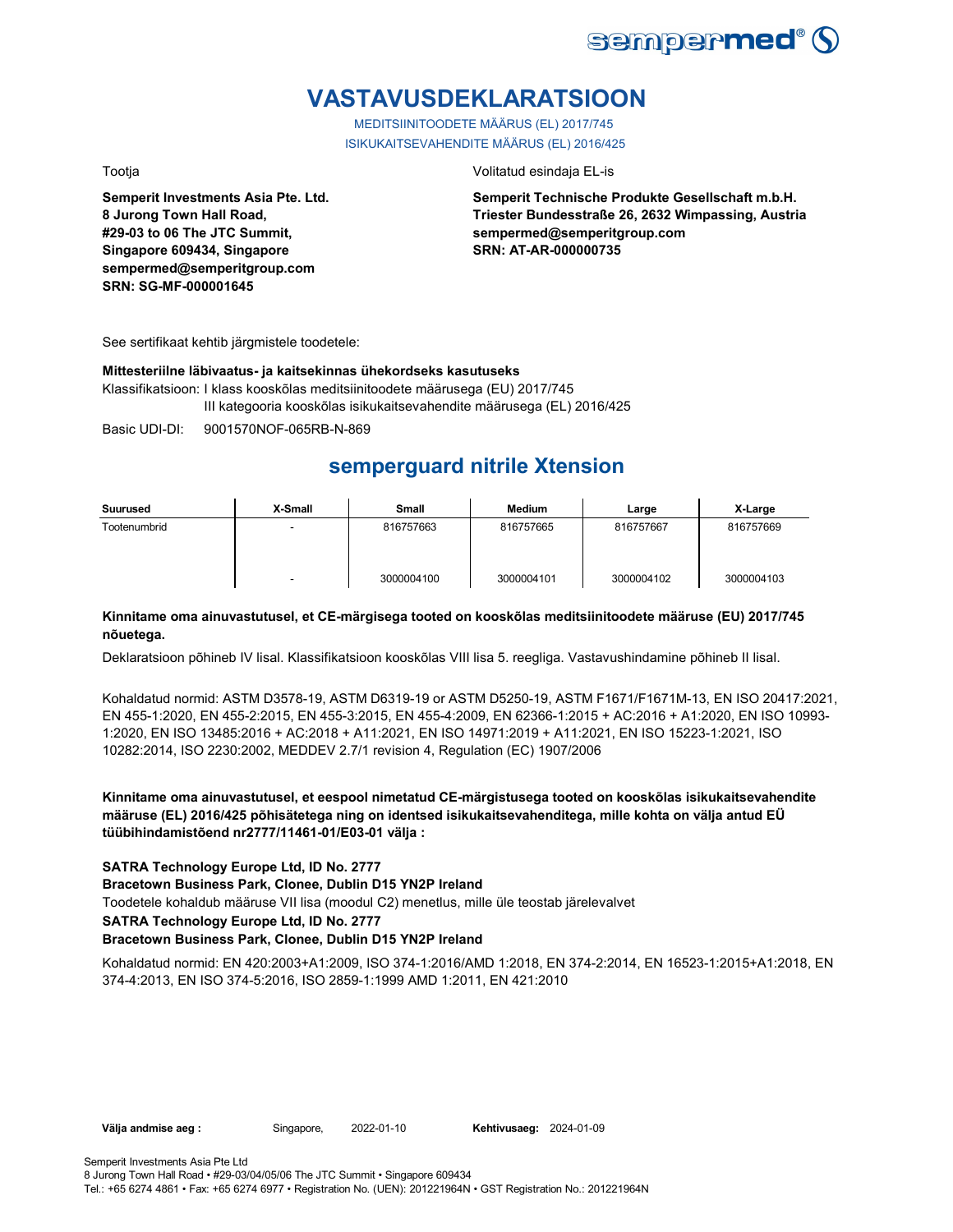

# **PROHLÁŠENÍ O SHODĚ**

NAŘÍZENÍ O ZDRAVOTNICKÝCH PROSTŘEDCÍCH (EU) 2017/745 NAŘÍZENÍ (EU) 2016/425 PRO OSOBNÍ OCHRANNÉ PROSTŘEDKY

**Semperit Investments Asia Pte. Ltd. 8 Jurong Town Hall Road, #29-03 to 06 The JTC Summit, Singapore 609434, Singapore sempermed@semperitgroup.com SRN: SG-MF-000001645**

Výrobce EU zplnomocněný zástupce

**Semperit Technische Produkte Gesellschaft m.b.H. Triester Bundesstraße 26, 2632 Wimpassing, Austria sempermed@semperitgroup.com SRN: AT-AR-000000735**

Tento certifikát je platný pro následující produkty:

### **Nesterilní vyšetřovací a ochranné rukavice pro jednorázové použití**

Klasifikace Třída I podle nařízení o zdravotnických prostředcích (EU) 2017/745 Kategorie III podle nařízení o OOP (EU) 2016/425

Basic UDI-DI: 9001570NOF-065RB-N-869

## **semperguard nitrile Xtension**

| Velikosti      | X-Small | Small      | <b>Medium</b> | Large      | X-Large    |
|----------------|---------|------------|---------------|------------|------------|
| Číslo produktu |         | 816757663  | 816757665     | 816757667  | 816757669  |
|                | -       | 3000004100 | 3000004101    | 3000004102 | 3000004103 |

### **Tímto potvrzujeme s výlučnou odpovědností, že produkty označené CE souhlasí se požadavky nařízení o zdravotnických prostředcích (EU) 2017/745.**

Prohlášení na základě přílohy IV. Klasifikace podle pravidla 5 přílohy VIII. Posouzení shody je založeno na příloze II.

Použité normy: ASTM D3578-19, ASTM D6319-19 or ASTM D5250-19, ASTM F1671/F1671M-13, EN ISO 20417:2021, EN 455-1:2020, EN 455-2:2015, EN 455-3:2015, EN 455-4:2009, EN 62366-1:2015 + AC:2016 + A1:2020, EN ISO 10993- 1:2020, EN ISO 13485:2016 + AC:2018 + A11:2021, EN ISO 14971:2019 + A11:2021, EN ISO 15223-1:2021, ISO 10282:2014, ISO 2230:2002, MEDDEV 2.7/1 revision 4, Regulation (EC) 1907/2006

**Tímto potvrzujeme s výlučnou odpovědností, že výše uvedené produkty označené jako CE souhlasí s příslušnými ustanoveními nařízení (EU) 2016/425 pro Osobní ochranné prostředky a jsou předmětem přezkoušení EU č.2777/11461-01/E03-01 vystaveno :**

**SATRA Technology Europe Ltd, ID No. 2777**

**Bracetown Business Park, Clonee, Dublin D15 YN2P Ireland**

Produkty jsou předmětem procesu podle dodatku VII (moduly, C2) nařízení pod dohledem

**SATRA Technology Europe Ltd, ID No. 2777**

### **Bracetown Business Park, Clonee, Dublin D15 YN2P Ireland**

Použité normy: EN 420:2003+A1:2009, ISO 374-1:2016/AMD 1:2018, EN 374-2:2014, EN 16523-1:2015+A1:2018, EN 374- 4:2013, EN ISO 374-5:2016, ISO 2859-1:1999 AMD 1:2011, EN 421:2010

2024-01-09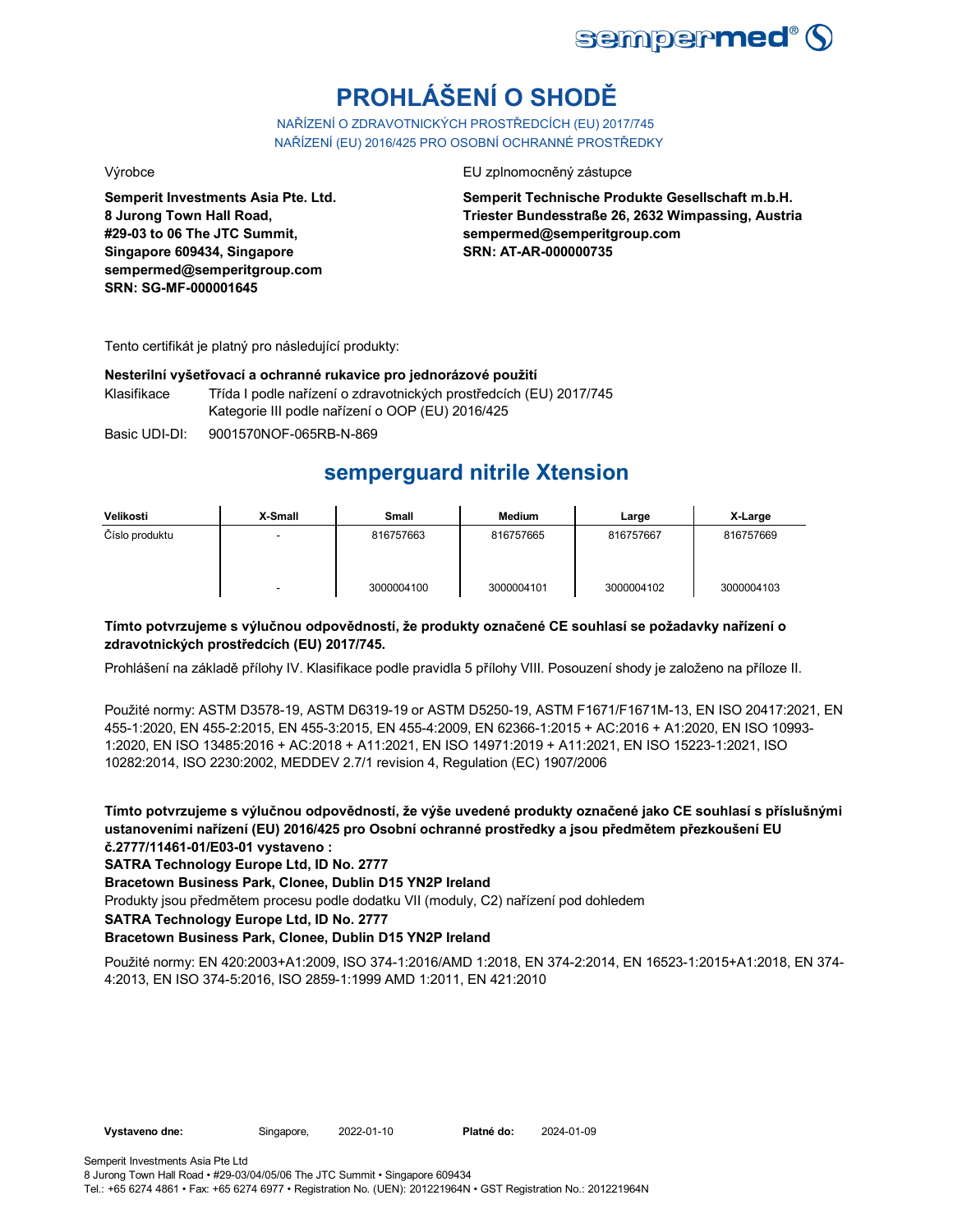

# **VYHLÁSENIE O ZHODE**

NARIADENIE (EU) 2017/745 O ZDRAVOTNÍCKYCH POMÔCKACH NARIADENIE (EÚ) 2016/425 O OSOBNÝCH OCHRANNÝCH PROSTRIEDKOCH

**Semperit Investments Asia Pte. Ltd. 8 Jurong Town Hall Road, #29-03 to 06 The JTC Summit, Singapore 609434, Singapore sempermed@semperitgroup.com SRN: SG-MF-000001645**

### Výrobca Splnomocnenec pre EÚ

**Semperit Technische Produkte Gesellschaft m.b.H. Triester Bundesstraße 26, 2632 Wimpassing, Austria sempermed@semperitgroup.com SRN: AT-AR-000000735**

Tento certifikát je platný pre nasledujúce body:

### **Nesterilné vyšetrovacie a ochranné rukavice na jedno použitie**

Klasifikácia: Trieda I podľa Nariadenia (EU) 2017/745 o zdravotníckych pomôckach Kategória III podľa Nariadenia o osobných ochranných pomôckach (EU) 2016/425

Basic UDI-DI: 9001570NOF-065RB-N-869

## **semperguard nitrile Xtension**

| Veľkosti      | X-Small                  | Small      | Medium     | Large      | X-Large    |
|---------------|--------------------------|------------|------------|------------|------------|
| Výrobné čísla | -                        | 816757663  | 816757665  | 816757667  | 816757669  |
|               | $\overline{\phantom{a}}$ | 3000004100 | 3000004101 | 3000004102 | 3000004103 |

### **Týmto vo svojej výhradnej zodpovednosti potvrdzujeme, že výrobky označené symbolom CE sú v súlade so požiadavkami Nariadenia (EU) 2017/745 o zdravotníckych pomôckach.**

Vyhlásenie na základe prílohy IV. Klasifikácia podľa pravidla 5 prílohy VIII. Posudzovanie zhody je založené na prílohe II.

Súvisiace normy: ASTM D3578-19, ASTM D6319-19 or ASTM D5250-19, ASTM F1671/F1671M-13, EN ISO 20417:2021, EN 455-1:2020, EN 455-2:2015, EN 455-3:2015, EN 455-4:2009, EN 62366-1:2015 + AC:2016 + A1:2020, EN ISO 10993- 1:2020, EN ISO 13485:2016 + AC:2018 + A11:2021, EN ISO 14971:2019 + A11:2021, EN ISO 15223-1:2021, ISO 10282:2014, ISO 2230:2002, MEDDEV 2.7/1 revision 4, Regulation (EC) 1907/2006

### **Týmto vo svojej výhradnej zodpovednosti potvrdzujeme, že výrobky označené symbolom CE sú v súlade so smerodajnými ustanoveniami Nariadenia (EÚ) 2016/425 o osobných ochranných prostriedkoch a sú predmetom EU - Osvedčenia o typovej skúške č. 2777/11461-01/E03-01 vyhotovené :**

### **SATRA Technology Europe Ltd, ID No. 2777**

**Bracetown Business Park, Clonee, Dublin D15 YN2P Ireland**

Výrobky sú predmetom konania podľa dodatku VII (moduly C2) Nariadenia pod dohľadom

### **SATRA Technology Europe Ltd, ID No. 2777**

### **Bracetown Business Park, Clonee, Dublin D15 YN2P Ireland**

Súvisiace normy: EN 420:2003+A1:2009, ISO 374-1:2016/AMD 1:2018, EN 374-2:2014, EN 16523-1:2015+A1:2018, EN 374-4:2013, EN ISO 374-5:2016, ISO 2859-1:1999 AMD 1:2011, EN 421:2010

2022-01-10 2024-01-09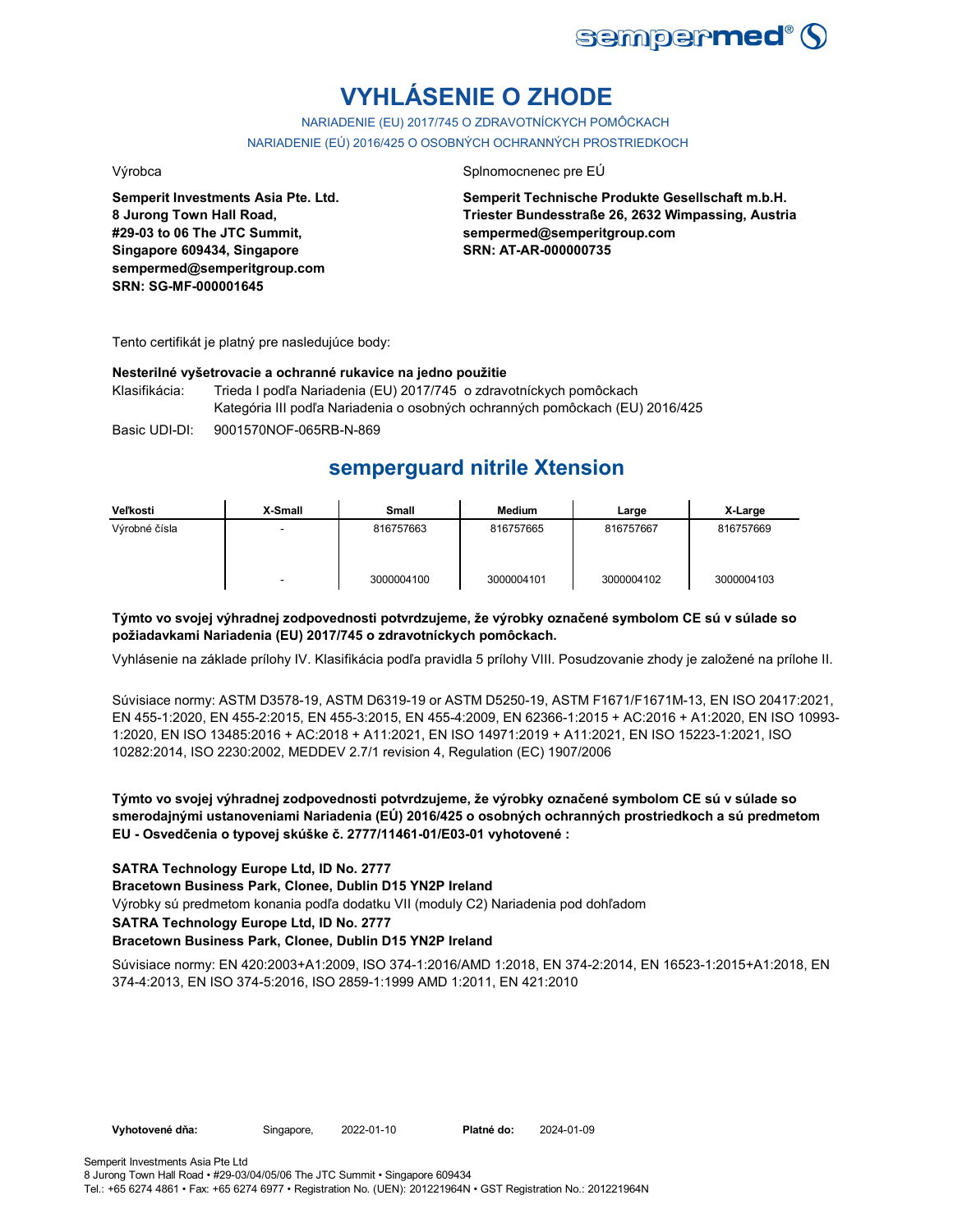

# **MEGFELELŐSÉGI NYILATKOZAT**

ORVOSTECHNIKAI ESZKÖZÖKRŐL SZÓLÓ (EU) 2017/745 RENDELET EGYÉNI VÉDŐESZKÖZÖKRŐL SZÓLÓ (EU) 2016/425 RENDELET

**Semperit Investments Asia Pte. Ltd. 8 Jurong Town Hall Road, #29-03 to 06 The JTC Summit, Singapore 609434, Singapore sempermed@semperitgroup.com SRN: SG-MF-000001645**

### Gyártó EU-meghatalmazott

**Semperit Technische Produkte Gesellschaft m.b.H. Triester Bundesstraße 26, 2632 Wimpassing, Austria sempermed@semperitgroup.com SRN: AT-AR-000000735**

Ez a tanúsítvány a következő termékekre érvényes:

### **Egyszer használatos, nem steril vizsgálati- és védőkesztyű**

Osztályozás: I. osztály az orvostechnikai eszközökről szóló (EU) 2017/745 rendelet szerint III. kategória az egyéni védőeszközökről szóló (EU) 2016/425 rendelet szerint

Basic UDI-DI: 9001570NOF-065RB-N-869

# **semperguard nitrile Xtension**

| Méretek    | X-Small | Small      | Medium     | Large      | X-Large    |
|------------|---------|------------|------------|------------|------------|
| Cikkszámok |         | 816757663  | 816757665  | 816757667  | 816757669  |
|            | -       | 3000004100 | 3000004101 | 3000004102 | 3000004103 |

### **Ezennel kizárólagos felelősségünk mellett kijelentjük, hogy a CE jelzésű termékek eszközökről szóló (EU) 2017/745 rendelet alapvető előírásainak.**

Con la presente, dichiariamo sotto la nostra esclusiva responsabilità che il prodotto con marchio CE sopra descritto soddisfa i requisiti del regolamento sui dispositivi medici (UE) 2017/745 .

Alkalmazott szabványok: ASTM D3578-19, ASTM D6319-19 or ASTM D5250-19, ASTM F1671/F1671M-13, EN ISO 20417:2021, EN 455-1:2020, EN 455-2:2015, EN 455-3:2015, EN 455-4:2009, EN 62366-1:2015 + AC:2016 + A1:2020, EN ISO 10993-1:2020, EN ISO 13485:2016 + AC:2018 + A11:2021, EN ISO 14971:2019 + A11:2021, EN ISO 15223- 1:2021, ISO 10282:2014, ISO 2230:2002, MEDDEV 2.7/1 revision 4, Regulation (EC) 1907/2006

**Ezennel kizárólagos felelősségünk mellett kijelentjük, hogy a fent említett CE jelzésű termékek megfelelnek az egyéni védőeszközökre irányuló 2016/425/EU rendelet vonatkozó előírásainak és vonatkozik rájuk a megfelelő számú EU-típusvizsgálati tanúsítvány 2777/11461-01/E03-01 kelt : SATRA Technology Europe Ltd, ID No. 2777**

**Bracetown Business Park, Clonee, Dublin D15 YN2P Ireland**

A termékekre vonatkozik a rendelet VII. melléklete (C2 modul) szerinti eljárás a következő személy felügyelete mellett: **SATRA Technology Europe Ltd, ID No. 2777**

### **Bracetown Business Park, Clonee, Dublin D15 YN2P Ireland**

Alkalmazott szabványok: EN 420:2003+A1:2009, ISO 374-1:2016/AMD 1:2018, EN 374-2:2014, EN 16523- 1:2015+A1:2018, EN 374-4:2013, EN ISO 374-5:2016, ISO 2859-1:1999 AMD 1:2011, EN 421:2010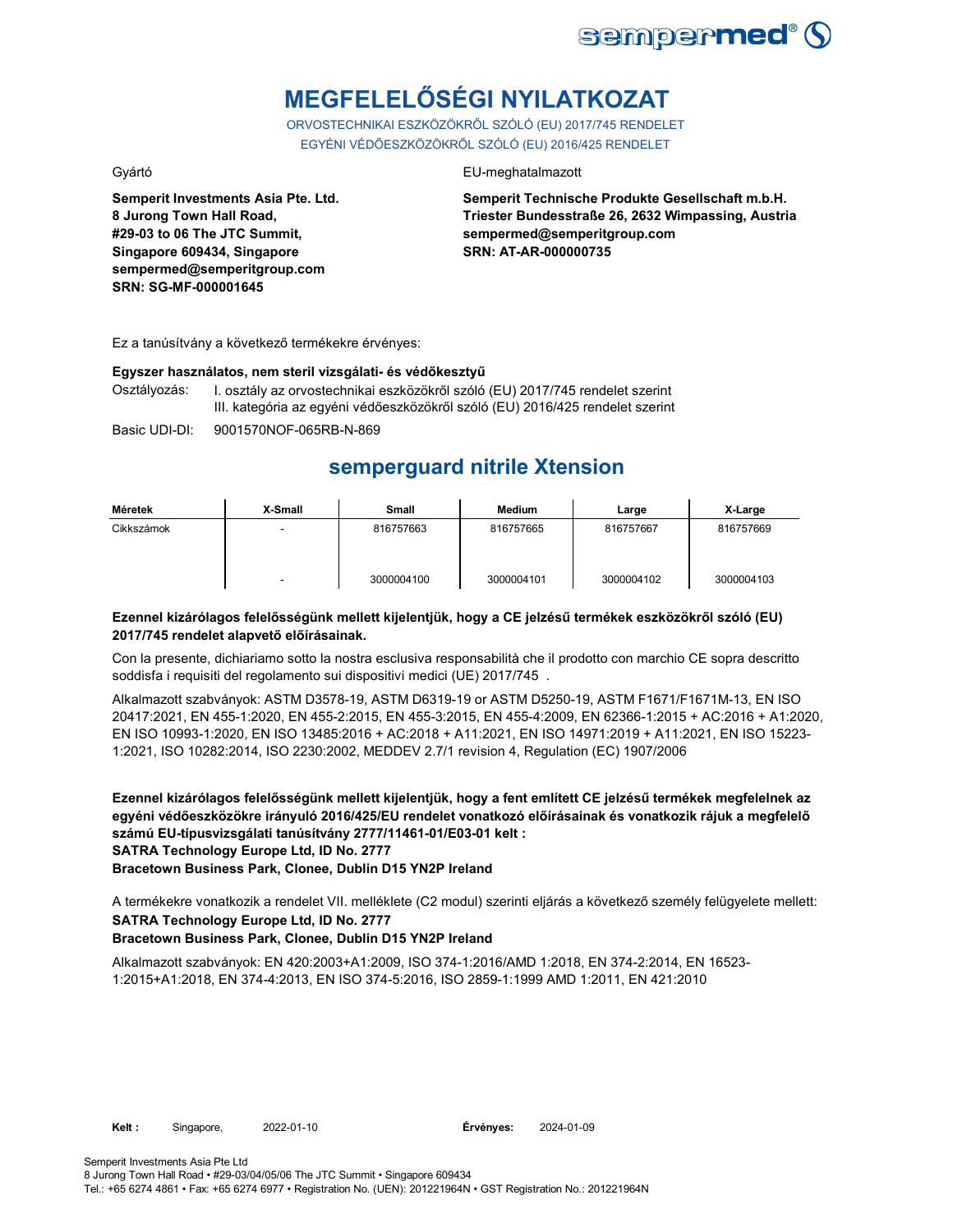

# **IZJAVA O SKLADNOSTI**

UREDBA O MEDICINSKIH PRIPOMOČKIH (EU) 2017/745/EGS UREDBA (EU) 2016/425 ZA OSEBNO VAROVALNO OPREMO

**Semperit Investments Asia Pte. Ltd. 8 Jurong Town Hall Road, #29-03 to 06 The JTC Summit, Singapore 609434, Singapore sempermed@semperitgroup.com SRN: SG-MF-000001645**

### Proizvajalec Pooblaščen zastopnik EU

**Semperit Technische Produkte Gesellschaft m.b.H. Triester Bundesstraße 26, 2632 Wimpassing, Austria sempermed@semperitgroup.com SRN: AT-AR-000000735**

To potrdilo velja za naslednje izdelke:

### **Nesterilne zaščitne rokavice in rokavice za preglede za enkratno uporabo**

Klasifikacija: Razred I v skladu z Uredbo o medicinskih pripomočkih (EU) 2017/745/EGS Kategorija III v skladu z Uredbo OVO (EU) 2016/425

Basic UDI-DI: 9001570NOF-065RB-N-869

## **semperguard nitrile Xtension**

| Velikosti         | X-Small | Small      | <b>Medium</b> | Large      | X-Large    |
|-------------------|---------|------------|---------------|------------|------------|
| Stevilke izdelkov |         | 816757663  | 816757665     | 816757667  | 816757669  |
|                   | -       | 3000004100 | 3000004101    | 3000004102 | 3000004103 |

### **S to izključno odgovornostjo izjavljamo, da so izdelki z oznako CE v skladu z zahtevami Uredbe za medicinske pripomočke (EU) 2017/745.**

Izjava na podlagi Priloge IV. Razvrstitev v skladu s Prilogo VIII k Pravilniku 5. Ocenjevanje skladnosti temelji na Prilogi II.

Uporabljeni standardi: ASTM D3578-19, ASTM D6319-19 or ASTM D5250-19, ASTM F1671/F1671M-13, EN ISO 20417:2021, EN 455-1:2020, EN 455-2:2015, EN 455-3:2015, EN 455-4:2009, EN 62366-1:2015 + AC:2016 + A1:2020, EN ISO 10993-1:2020, EN ISO 13485:2016 + AC:2018 + A11:2021, EN ISO 14971:2019 + A11:2021, EN ISO 15223- 1:2021, ISO 10282:2014, ISO 2230:2002, MEDDEV 2.7/1 revision 4, Regulation (EC) 1907/2006

**S to izključno odgovornostjo izjavljamo, da so zgoraj navedeni izdelki z oznako CE v skladu z bistvenimi zahtevami Uredbe (EU) 2016/425 za osebno varovalno opremo in so predmet certifikata ES o pregledu tipa št. 2777/11461-01/E03-01 izdano :**

**SATRA Technology Europe Ltd, ID No. 2777**

**Bracetown Business Park, Clonee, Dublin D15 YN2P Ireland**

Izdelki so predmet postopka v skladu s Prilogo VII (modul C2) uredbe pod nadzorom

**SATRA Technology Europe Ltd, ID No. 2777**

### **Bracetown Business Park, Clonee, Dublin D15 YN2P Ireland**

Uporabljeni standardi: EN 420:2003+A1:2009, ISO 374-1:2016/AMD 1:2018, EN 374-2:2014, EN 16523-1:2015+A1:2018, EN 374-4:2013, EN ISO 374-5:2016, ISO 2859-1:1999 AMD 1:2011, EN 421:2010

**Izdano dne:** Singapore, 2022-01-10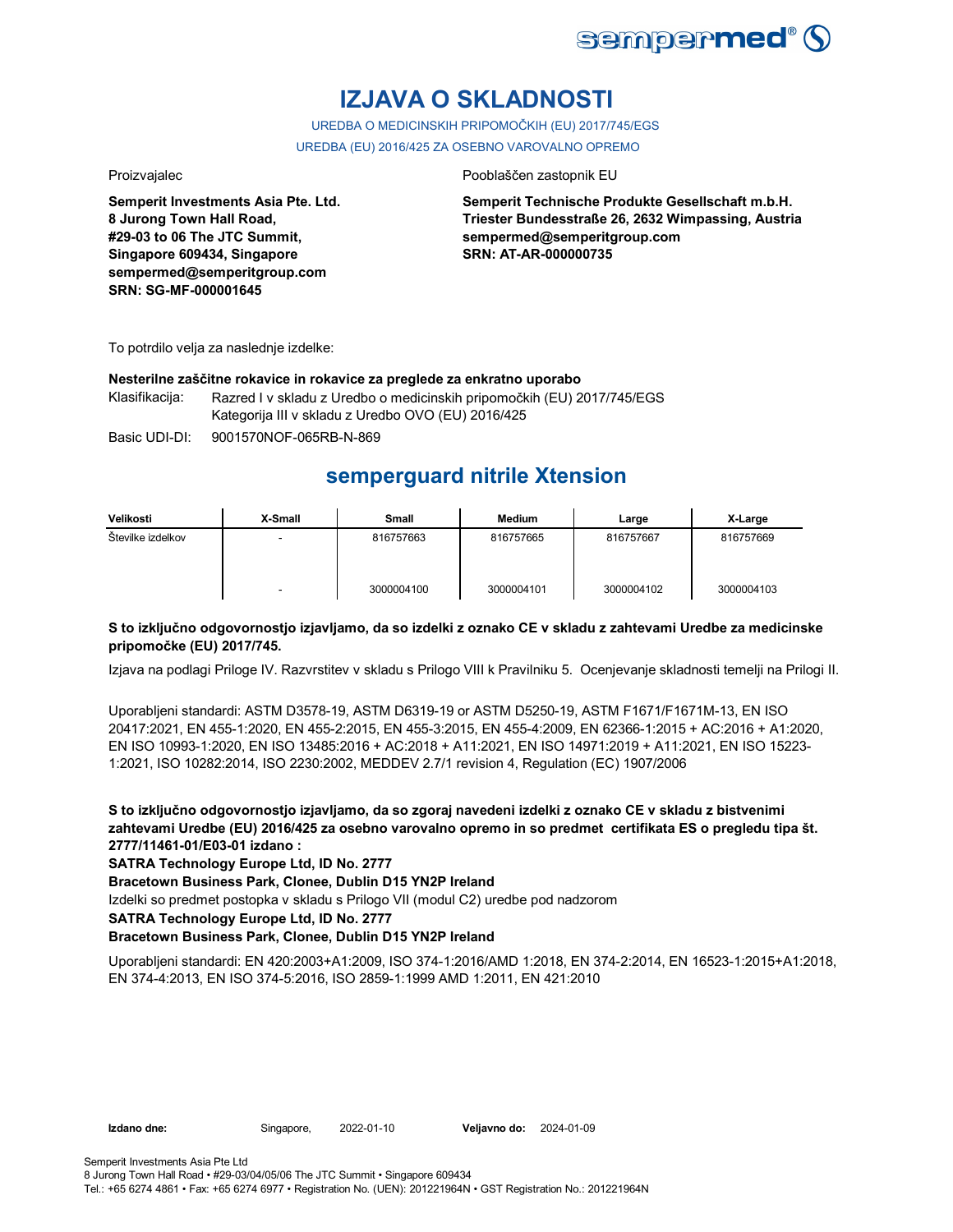

# **IZJAVA O SUKLADNOSTI**

UREDBA O MEDICINSKIM PROIZVODIMA (EU) 2017/745 UREDBA (EU) 2016/425 O OSOBNOJ ZAŠTITNOJ OPREMI

Proizvođač Ovlašteni predstavnik u EU

**Semperit Investments Asia Pte. Ltd. 8 Jurong Town Hall Road, #29-03 to 06 The JTC Summit, Singapore 609434, Singapore sempermed@semperitgroup.com SRN: SG-MF-000001645**

**Semperit Technische Produkte Gesellschaft m.b.H. Triester Bundesstraße 26, 2632 Wimpassing, Austria sempermed@semperitgroup.com SRN: AT-AR-000000735**

Ovaj certifikat vrijedi za sljedeće proizvode:

### **Nesterilne zaštitne rukavice za pregled za jednokratnu uporabu**

Klasifikacija: Klasa I. prema Direktivi o medicinskim proizvodima (EU) 2017/745 Kategorija III. prema Uredbi o osobnoj zaštitnoj opremi (EU) 2016/425

Basic UDI-DI: 9001570NOF-065RB-N-869

## **semperguard nitrile Xtension**

| Veličine    | X-Small | Small      | <b>Medium</b> | Large      | X-Large    |
|-------------|---------|------------|---------------|------------|------------|
| Br. artikla |         | 816757663  | 816757665     | 816757667  | 816757669  |
|             | -       | 3000004100 | 3000004101    | 3000004102 | 3000004103 |

### **Ovim putem izjavljujemo pod punom odgovornošću da su proizvodi s CE oznakom sukladni s zahtjevima Uredbe o medicinskim proizvodima (EU) 2017/745.**

Izjava se temelji na Prilogu IV. Klasifikacija prema pravilu 5, Prilog VIII. Ocjenjivanje sukladnosti prema Prilogu II.

Primijenjene norme: ASTM D3578-19, ASTM D6319-19 or ASTM D5250-19, ASTM F1671/F1671M-13, EN ISO 20417:2021, EN 455-1:2020, EN 455-2:2015, EN 455-3:2015, EN 455-4:2009, EN 62366-1:2015 + AC:2016 + A1:2020, EN ISO 10993-1:2020, EN ISO 13485:2016 + AC:2018 + A11:2021, EN ISO 14971:2019 + A11:2021, EN ISO 15223-1:2021, ISO 10282:2014, ISO 2230:2002, MEDDEV 2.7/1 revision 4, Regulation (EC) 1907/2006

**Ovim putem izjavljujemo pod punom odgovornošću da su prethodno navedeni proizvodi s CE oznakom sukladni s mjerodavnim odredbama Uredbe (EU) 2016/425 o osobnoj zaštitnoj opremi i da su predmet EU certifikata o ispitivanju tipa br.2777/11461-01/E03-01 izdano :**

**SATRA Technology Europe Ltd, ID No. 2777**

**Bracetown Business Park, Clonee, Dublin D15 YN2P Ireland**

Proizvodi podliježu postupku iz Dodatka VII. (modul C2) Uredbe pod nadzorom

**SATRA Technology Europe Ltd, ID No. 2777**

### **Bracetown Business Park, Clonee, Dublin D15 YN2P Ireland**

Primijenjene norme: EN 420:2003+A1:2009, ISO 374-1:2016/AMD 1:2018, EN 374-2:2014, EN 16523-1:2015+A1:2018, EN 374-4:2013, EN ISO 374-5:2016, ISO 2859-1:1999 AMD 1:2011, EN 421:2010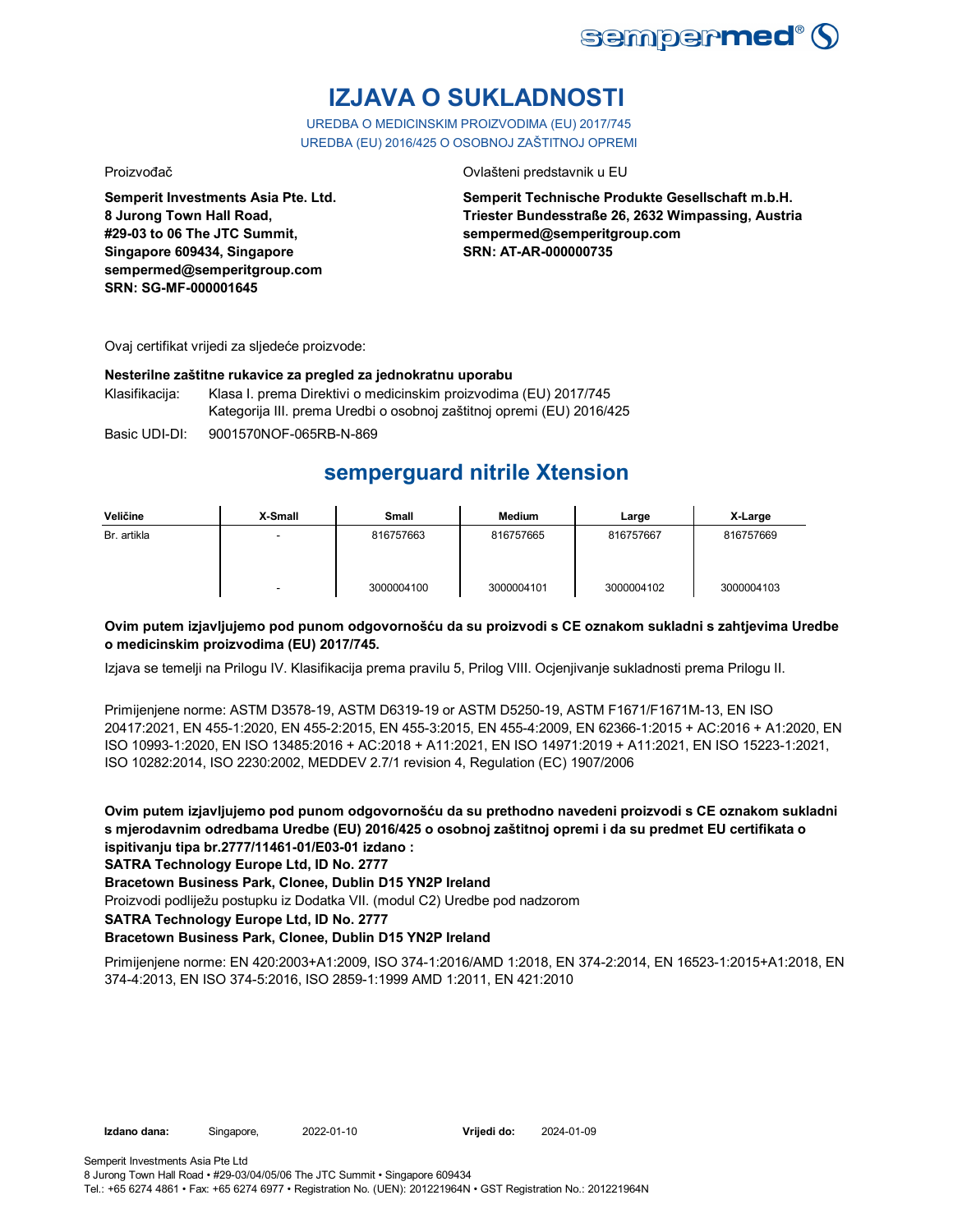

# **DEKLARACJA ZGODNOŚCI**

ROZPORZĄDZENIE W SPRAWIE WYROBÓW MEDYCZNYCH (UE) 2017/745 ROZPORZĄDZENIE W SPRAWIE ŚRODKÓW OCHRONY INDYWIDUALNEJ (UE) 2016/425

**Semperit Investments Asia Pte. Ltd. 8 Jurong Town Hall Road, #29-03 to 06 The JTC Summit, Singapore 609434, Singapore sempermed@semperitgroup.com SRN: SG-MF-000001645**

### Producent **Autoryzowany przedstawiciel w UE**

**Semperit Technische Produkte Gesellschaft m.b.H. Triester Bundesstraße 26, 2632 Wimpassing, Austria sempermed@semperitgroup.com SRN: AT-AR-000000735**

Niniejszy certyfikat obowiązuje w odniesieniu do następującego produktu:

### **Niesterylne rękawice medyczne i ochronne jednorazowego użytku**

Klasyfikacja: Klasa I zgodnie z rozporządzeniem (UE) 2017/745 w sprawie wyrobów medycznych Kategoria III zgodnie z rozporządzeniem (UE) 2016/425 w sprawie środków ochrony indywidualnej

Basic UDI-DI: 9001570NOF-065RB-N-869

## **semperguard nitrile Xtension**

| Rozmiary         | X-Small | Small      | Medium     | Large      | X-Large    |
|------------------|---------|------------|------------|------------|------------|
| Numery artykułów |         | 816757663  | 816757665  | 816757667  | 816757669  |
|                  |         | 3000004100 | 3000004101 | 3000004102 | 3000004103 |

### **Niniejszym oświadczamy, na naszą wyłączną odpowiedzialność, że opisany powyżej produkt z oznakowaniem CE jest zgodny z wymogami rozporządzenia w sprawie wyrobów medycznych (UE) 2017/745.**

Deklaracja na podstawie załącznika IV. Klasyfikacja jest zgodna z zasadą 5, załącznik VIII. Ocenę zgodności przeprowadza się na podstawie załącznika II.

Zastosowane normy: ASTM D3578-19, ASTM D6319-19 or ASTM D5250-19, ASTM F1671/F1671M-13, EN ISO 20417:2021, EN 455-1:2020, EN 455-2:2015, EN 455-3:2015, EN 455-4:2009, EN 62366-1:2015 + AC:2016 + A1:2020, EN ISO 10993-1:2020, EN ISO 13485:2016 + AC:2018 + A11:2021, EN ISO 14971:2019 + A11:2021, EN ISO 15223- 1:2021, ISO 10282:2014, ISO 2230:2002, MEDDEV 2.7/1 revision 4, Regulation (EC) 1907/2006

**Na własną odpowiedzialność oświadczamy niniejszym, że opisany powyżej produkt z oznakowaniem CE jest zgodny z obowiązującymi przepisami rozporządzenia (UE) 2016/425 w sprawie środków ochrony indywidualnej i jest identyczny ze środkami ochrony indywidualnej, których dotyczy certyfikat badania typu UE nr 2777/11461- 01/E03-01 data przez:**

**SATRA Technology Europe Ltd, ID No. 2777**

**Bracetown Business Park, Clonee, Dublin D15 YN2P Ireland**

Produkty podlegają procedurze określonej w załączniku VII (moduł C2) rozporządzenia pod nadzorem

**SATRA Technology Europe Ltd, ID No. 2777**

### **Bracetown Business Park, Clonee, Dublin D15 YN2P Ireland**

Zastosowane normy: EN 420:2003+A1:2009, ISO 374-1:2016/AMD 1:2018, EN 374-2:2014, EN 16523-1:2015+A1:2018, EN 374-4:2013, EN ISO 374-5:2016, ISO 2859-1:1999 AMD 1:2011, EN 421:2010

Data wydania: Singapore, 2022-01-10

Data ważności: 2024-01-09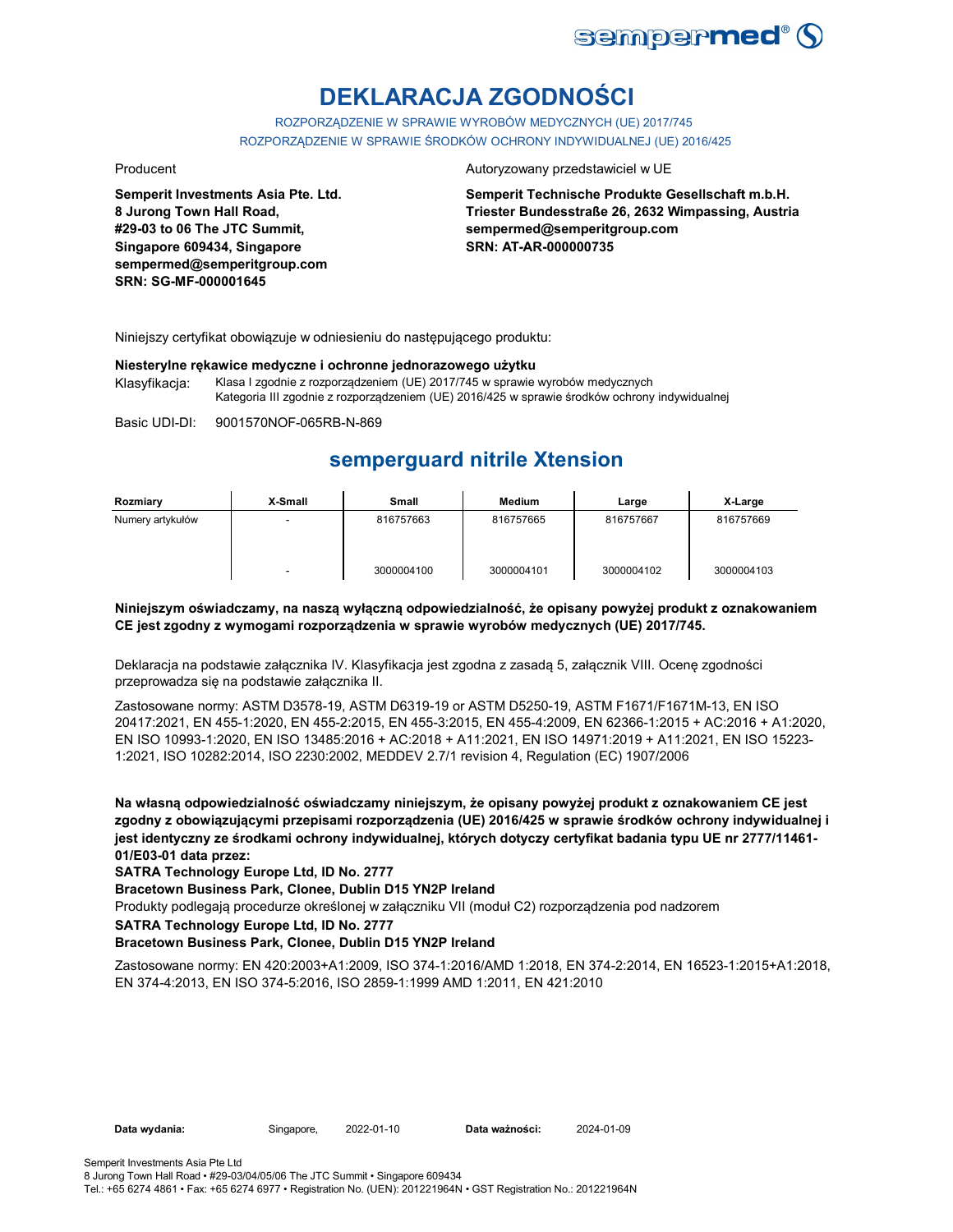

# **DECLARAȚIE DE CONFORMITATE**

REGULAMENTULUI PRIVIND PRODUSELE MEDICALE (EU) 2017/745 REGULAMENTULUI (EU) 2016/425 PENTRU ECHIPAMENTUL PERSONAL DE PROTECȚIE

**Semperit Investments Asia Pte. Ltd. 8 Jurong Town Hall Road, #29-03 to 06 The JTC Summit, Singapore 609434, Singapore sempermed@semperitgroup.com SRN: SG-MF-000001645**

Producător **Producător** Persoană împuternicită EU

**Semperit Technische Produkte Gesellschaft m.b.H. Triester Bundesstraße 26, 2632 Wimpassing, Austria sempermed@semperitgroup.com SRN: AT-AR-000000735**

Acest certificat este valabil pentru următoarele produse:

### **Mânușă de consult și de protecție nesterilă de unică folosință**

clasificare: Clasa I conform règlementi privind produsele medicale (EU) 2017/745 Categoria III conform ordonanței EPP (EU) 2016/425

Basic UDI-DI: 9001570NOF-065RB-N-869

## **semperguard nitrile Xtension**

| mărimi               | X-Small                  | <b>Small</b> | <b>Medium</b> | Large      | X-Large    |
|----------------------|--------------------------|--------------|---------------|------------|------------|
| Numerele de articole | $\overline{\phantom{a}}$ | 816757663    | 816757665     | 816757667  | 816757669  |
|                      | ٠                        | 3000004100   | 3000004101    | 3000004102 | 3000004103 |

### **Prin prezenta confirmăm preluând toată responsabilitatea că produsele marcate CE corespund cerințelor din Regulamentului privind produsele medicale (EU) 2017/745 .**

Declarație bazată pe anexa IV. Clasificare în conformitate cu regula 5, anexa VIII. Evaluarea conformității se bazează pe anexa II.

Normele aplicate: ASTM D3578-19, ASTM D6319-19 or ASTM D5250-19, ASTM F1671/F1671M-13, EN ISO 20417:2021, EN 455-1:2020, EN 455-2:2015, EN 455-3:2015, EN 455-4:2009, EN 62366-1:2015 + AC:2016 + A1:2020, EN ISO 10993-1:2020, EN ISO 13485:2016 + AC:2018 + A11:2021, EN ISO 14971:2019 + A11:2021, EN ISO 15223-1:2021, ISO 10282:2014, ISO 2230:2002, MEDDEV 2.7/1 revision 4, Regulation (EC) 1907/2006

**Prin prezenta confirmăm preluând toată responsabilitatea că produsele marcate CE indicate mai sus corespund cerințelor de bază (EU) 2016/425 pentru echipamente personale de protecție și acestea sunt obiectul certificării de tip CE nr. 2777/11461-01/E03-01 eliberat prin:**

**SATRA Technology Europe Ltd, ID No. 2777**

**Bracetown Business Park, Clonee, Dublin D15 YN2P Ireland**

Produsele sunt obiectul procedurii conform anexei VII (modulul C2) sub supravegherea

**SATRA Technology Europe Ltd, ID No. 2777**

### **Bracetown Business Park, Clonee, Dublin D15 YN2P Ireland**

Normele aplicate: EN 420:2003+A1:2009, ISO 374-1:2016/AMD 1:2018, EN 374-2:2014, EN 16523-1:2015+A1:2018, EN 374- 4:2013, EN ISO 374-5:2016, ISO 2859-1:1999 AMD 1:2011, EN 421:2010

| Eliberat la data de: | Singapore, | 2022-01-10 | Valabil până în: | 2024-01-09 |
|----------------------|------------|------------|------------------|------------|
|----------------------|------------|------------|------------------|------------|

Tel.: +65 6274 4861 • Fax: +65 6274 6977 • Registration No. (UEN): 201221964N • GST Registration No.: 201221964N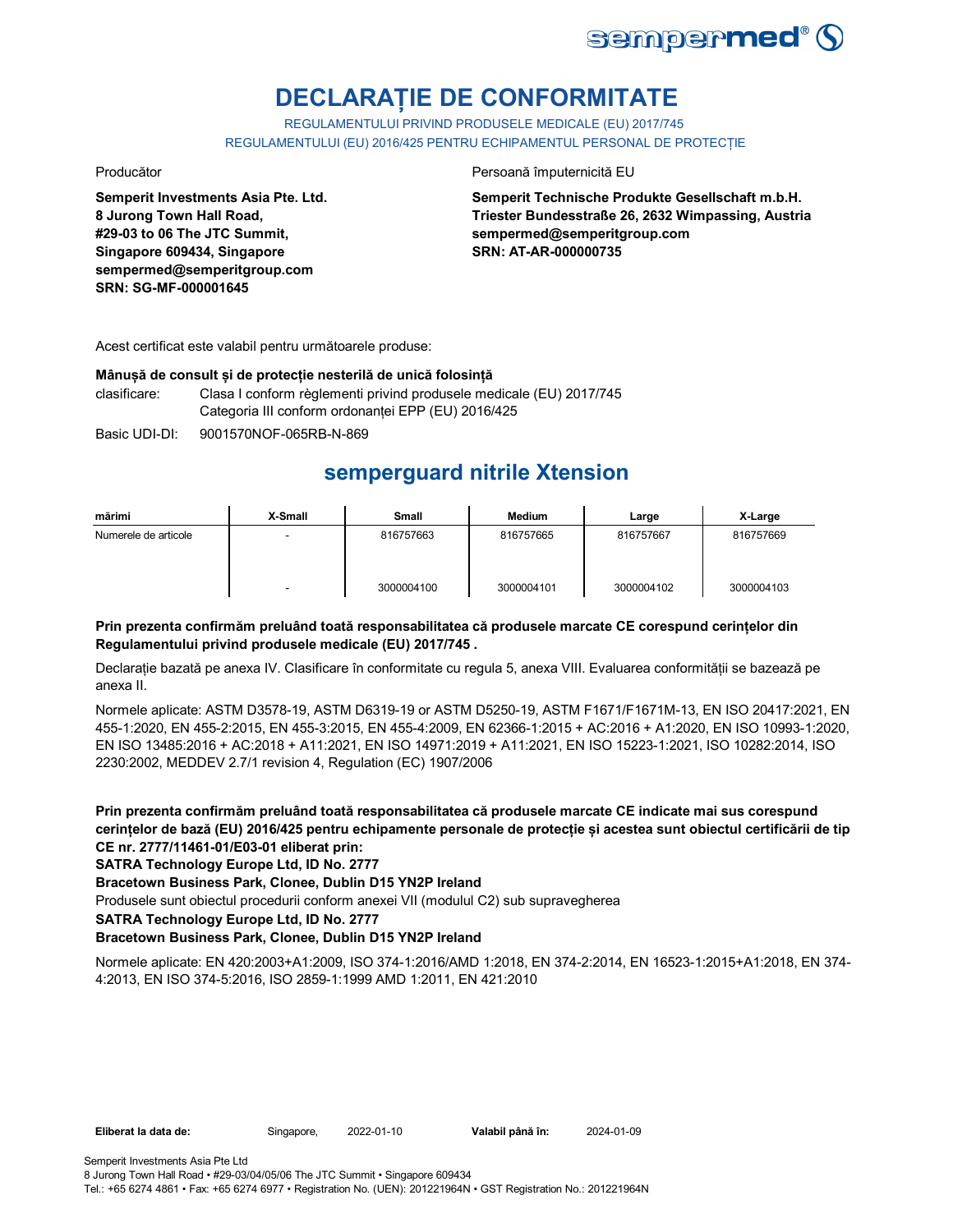

# **ΔΗΛΩΣΗ ΣΥΜΜΟΡΦΩΣΗΣ**

ΚΑΝΟΝΙΣΜΟΣ (EE) 2017/745 ΠΕΡΙ ΙΑΤΡΟΤΕΧΝΟΛΟΓΙΚΩΝ ΠΡΟΪΟΝΤΩΝ ΚΑΝΟΝΙΣΜΟΣ (ΕΕ) 2016/425 ΠΕΡΙ ΜΕΣΩΝ ΑΤΟΜΙΚΗΣ ΠΡΟΣΤΑΣΙΑΣ

**Semperit Investments Asia Pte. Ltd. 8 Jurong Town Hall Road, #29-03 to 06 The JTC Summit, Singapore 609434, Singapore sempermed@semperitgroup.com SRN: SG-MF-000001645**

### Κατασκευαστής Εξουσιοδοτημένος αντιπρόσωπος στην ΕΕ

**Semperit Technische Produkte Gesellschaft m.b.H. Triester Bundesstraße 26, 2632 Wimpassing, Austria sempermed@semperitgroup.com SRN: AT-AR-000000735**

Το παρόν πιστοποιητικό ισχύει για τα ακόλουθα προϊόντα:

### **Μη αποστειρωμένο γάντι εξέτασης και προστατευτικό γάντι μιας χρήσης**

Ταξινόμηση: Κατηγορία I σύμφωνα με την Κανονισμό (EU) 2017/745 περί ιατροτεχνολογικών προϊόντων Κατηγορία II σύμφωνα με τον Κανονισμό (ΕΕ) 2016/425 περί ΜΑΠ

Basic UDI-DI: 9001570NOF-065RB-N-869

## **semperguard nitrile Xtension**

| Μενέθη            | X-Small | <b>Small</b> | <b>Medium</b> | Large      | X-Large    |
|-------------------|---------|--------------|---------------|------------|------------|
| Αριθμοί προϊόντος | -       | 816757663    | 816757665     | 816757667  | 816757669  |
|                   | -       | 3000004100   | 3000004101    | 3000004102 | 3000004103 |

### **Δια του παρόντος βεβαιώνουμε υπεύθυνα ότι τα προϊόντα με σήμανση CE ικανοποιούν τις απαιτήσεις της Κανονισμός (EU) 2017/745 περί ιατροτεχνολογικών προϊόντων.**

Δήλωση με βάση το παράρτημα IV. Ταξινόμηση σύμφωνα με τον κανόνα 5, παράρτημα VIII. Η αξιολόγηση της συμμόρφωσης βασίζεται στο παράρτημα II.

Εφαρμοζόμενα πρότυπα: ASTM D3578-19, ASTM D6319-19 or ASTM D5250-19, ASTM F1671/F1671M-13, EN ISO 20417:2021, EN 455-1:2020, EN 455-2:2015, EN 455-3:2015, EN 455-4:2009, EN 62366-1:2015 + AC:2016 + A1:2020, EN ISO 10993-1:2020, EN ISO 13485:2016 + AC:2018 + A11:2021, EN ISO 14971:2019 + A11:2021, EN ISO 15223- 1:2021, ISO 10282:2014, ISO 2230:2002, MEDDEV 2.7/1 revision 4, Regulation (EC) 1907/2006

**Δια του παρόντος βεβαιώνουμε υπεύθυνα ότι τα ανωτέρω προϊόντα με σήμανση CE ικανοποιούν τις εφαρμοστέες διατάξεις του Κανονισμού (ΕΕ) 2016/425 περί μέσων ατομικής προστασίας και αποτελούν αντικείμενο του πιστοποιητικού εξέτασης τύπου ΕΕ με αρ. 2777/11461-01/E03-01 εκδόθηκε :**

### **SATRA Technology Europe Ltd, ID No. 2777**

### **Bracetown Business Park, Clonee, Dublin D15 YN2P Ireland**

Τα προϊόντα αποτελούν αντικείμενο της μεθόδου που ορίζεται στο Παράρτημα VII (ενότητα C2) του Κανονισμού υπό την επιτήρηση

### **SATRA Technology Europe Ltd, ID No. 2777**

### **Bracetown Business Park, Clonee, Dublin D15 YN2P Ireland**

Εφαρμοζόμενα πρότυπα: EN 420:2003+A1:2009, ISO 374-1:2016/AMD 1:2018, EN 374-2:2014, EN 16523- 1:2015+A1:2018, EN 374-4:2013, EN ISO 374-5:2016, ISO 2859-1:1999 AMD 1:2011, EN 421:2010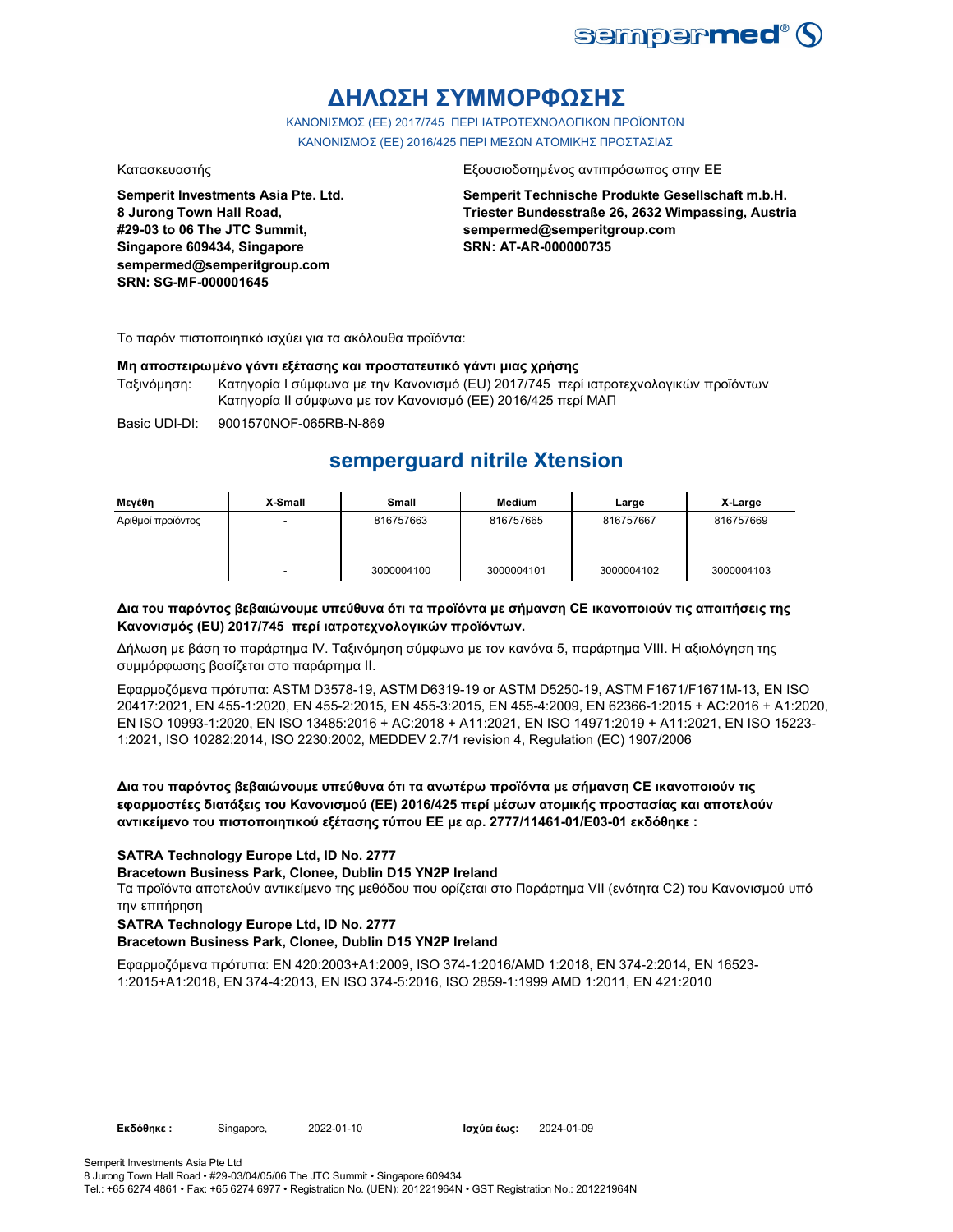

# **ДЕКЛАРАЦИЯ ЗА СЪВМЕСТИМОСТ НА**

РЕГЛАМЕНТ ЗА МЕДИЦИНСКИТЕ ПРОДУКТИ (EU) 2017/745 РЕГЛАМЕНТ (EU) 2016/425 ЗА ЛИЧНИТЕ ПРЕДПАЗНИ СРЕДСТВА

**Semperit Investments Asia Pte. Ltd. 8 Jurong Town Hall Road, #29-03 to 06 The JTC Summit, Singapore 609434, Singapore sempermed@semperitgroup.com SRN: SG-MF-000001645**

Производител Упълномощен представител в ЕС

**Semperit Technische Produkte Gesellschaft m.b.H. Triester Bundesstraße 26, 2632 Wimpassing, Austria sempermed@semperitgroup.com SRN: AT-AR-000000735**

Настоящият сертификат важи за следните продукти:

**Нестерилна ръкавица за преглед и предпазна ръкавици за еднократна употреба**

Класификация: Клас I съгл. Регламент за медицинските продукти (EU) 2017/745

Категория III съгл. Регламент за ЛПС (EU) 2016/425

Basic UDI-DI: 9001570NOF-065RB-N-869

## **semperguard nitrile Xtension**

| Размери              | X-Small | Small      | <b>Medium</b> | Large      | X-Large    |
|----------------------|---------|------------|---------------|------------|------------|
| Номера на артикулите | $\sim$  | 816757663  | 816757665     | 816757667  | 816757669  |
|                      | -       | 3000004100 | 3000004101    | 3000004102 | 3000004103 |

### **С настоящето потвърждаваме при самостоятелна отговорност, че продуктите с маркировка СЕ съответстват на изисквания от Регламент за медицинските продукти (EU) 2017/745.**

Декларация въз основа на приложение IV. Класификация съгласно правило 5, приложение VIII. Оценката на съответствието се основава на приложение II.

Приложими норми: ASTM D3578-19, ASTM D6319-19 or ASTM D5250-19, ASTM F1671/F1671M-13, EN ISO 20417:2021, EN 455-1:2020, EN 455-2:2015, EN 455-3:2015, EN 455-4:2009, EN 62366-1:2015 + AC:2016 + A1:2020, EN ISO 10993- 1:2020, EN ISO 13485:2016 + AC:2018 + A11:2021, EN ISO 14971:2019 + A11:2021, EN ISO 15223-1:2021, ISO 10282:2014, ISO 2230:2002, MEDDEV 2.7/1 revision 4, Regulation (EC) 1907/2006

**С настоящето потвърждаваме при самостоятелна отговорност, че горепосочените продукти с маркировка СЕ съответстват на съществените разпоредби на Регламент (EU) 2016/425 за личните предпазни средства и са предмет на сертификата на ЕС за изследване на типа Nr. 2777/11461-01/E03-01 издадено чрез:**

### **SATRA Technology Europe Ltd, ID No. 2777**

**Bracetown Business Park, Clonee, Dublin D15 YN2P Ireland**

Продуктите са предмет на процедурата съгл. Анекс VII (Модул С2) от Регламента под надзора на

**SATRA Technology Europe Ltd, ID No. 2777**

### **Bracetown Business Park, Clonee, Dublin D15 YN2P Ireland**

Приложими норми: EN 420:2003+A1:2009, ISO 374-1:2016/AMD 1:2018, EN 374-2:2014, EN 16523-1:2015+A1:2018, EN 374-4:2013, EN ISO 374-5:2016, ISO 2859-1:1999 AMD 1:2011, EN 421:2010

**Издадено на:** Singapore, **Важи до:**

2024-01-09